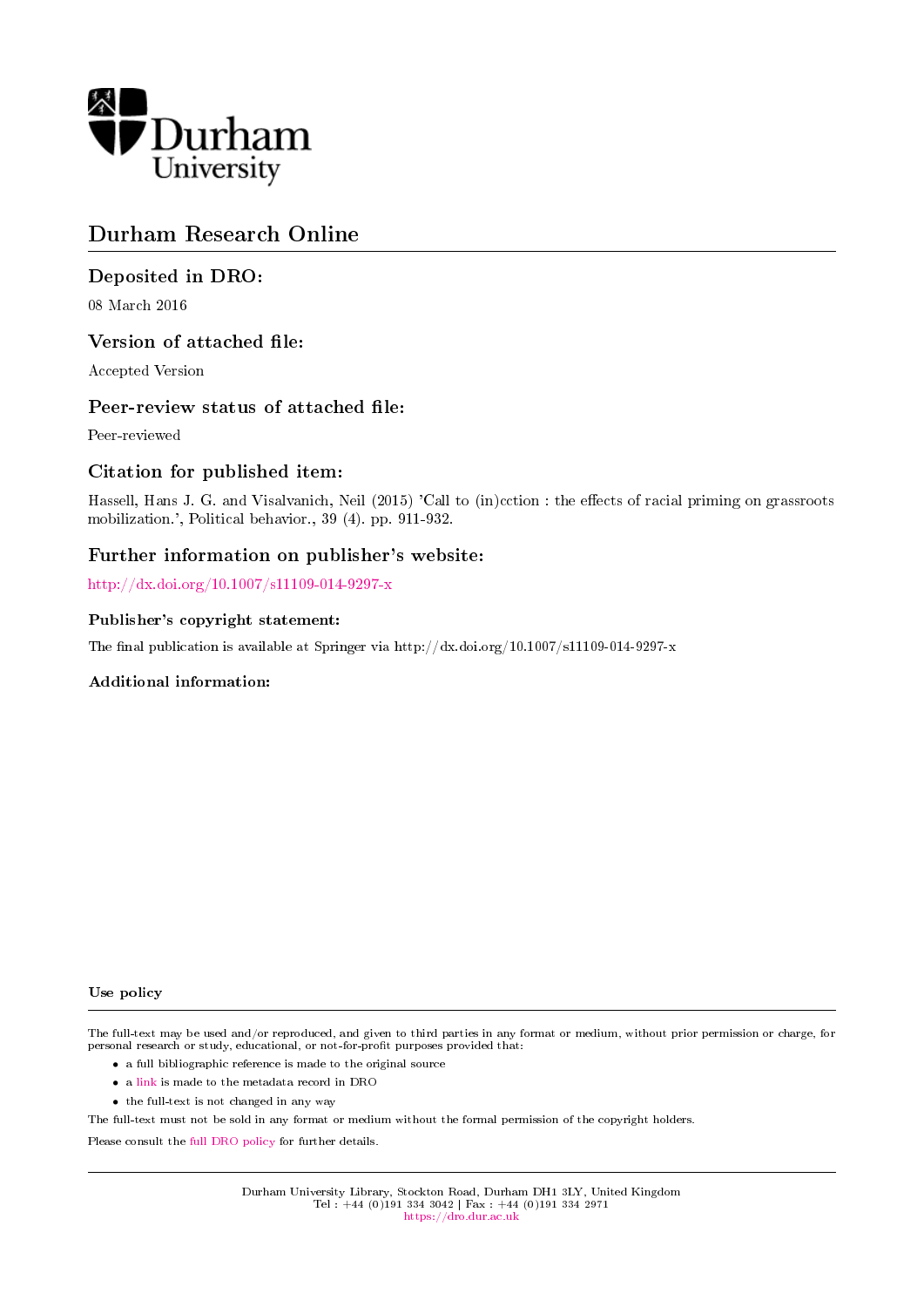## **Call to (In)Action: The Effects of Racial Priming on Grassroots Mobilization**

Hans J.G. Hassell Department of Politics Cornell College 600 First Street SW Mt. Vernon, IA 52314 hhassell@cornellcollege.edu

Neil Visalvanich Department of Political Science Bucknell University One Dent Drive Lewisburg, PA 17837 nv007@bucknell.edu

#### **Abstract**

Previous work on the effects of race on the political behaviors of white Americans is beset with two problems. First, much of the work on the effect of race has looked primarily at attitudes as opposed to political action around a policy. Second, studies of the relationship between race and policy have revolved around issues for which it is inherently difficult to separate the effects of racial prejudice from conservative ideology. To address these problems, we examine the willingness of individuals to write their member of Congress in support of a non-racial political cause, which we experimentally treat with racial cues. We also experimentally present a comparison with a non-racial but similar 'specialized' group, which allows us to distinguish concerns about race from concerns about specialized benefits objectionable to conservatives. We show that whites with higher levels of racial resentment are less likely to act politically in support of a policy perceived as benefiting ethnic and racial minorities.

**Keywords:** Race, Priming, Political Participation, Grassroots Mobilization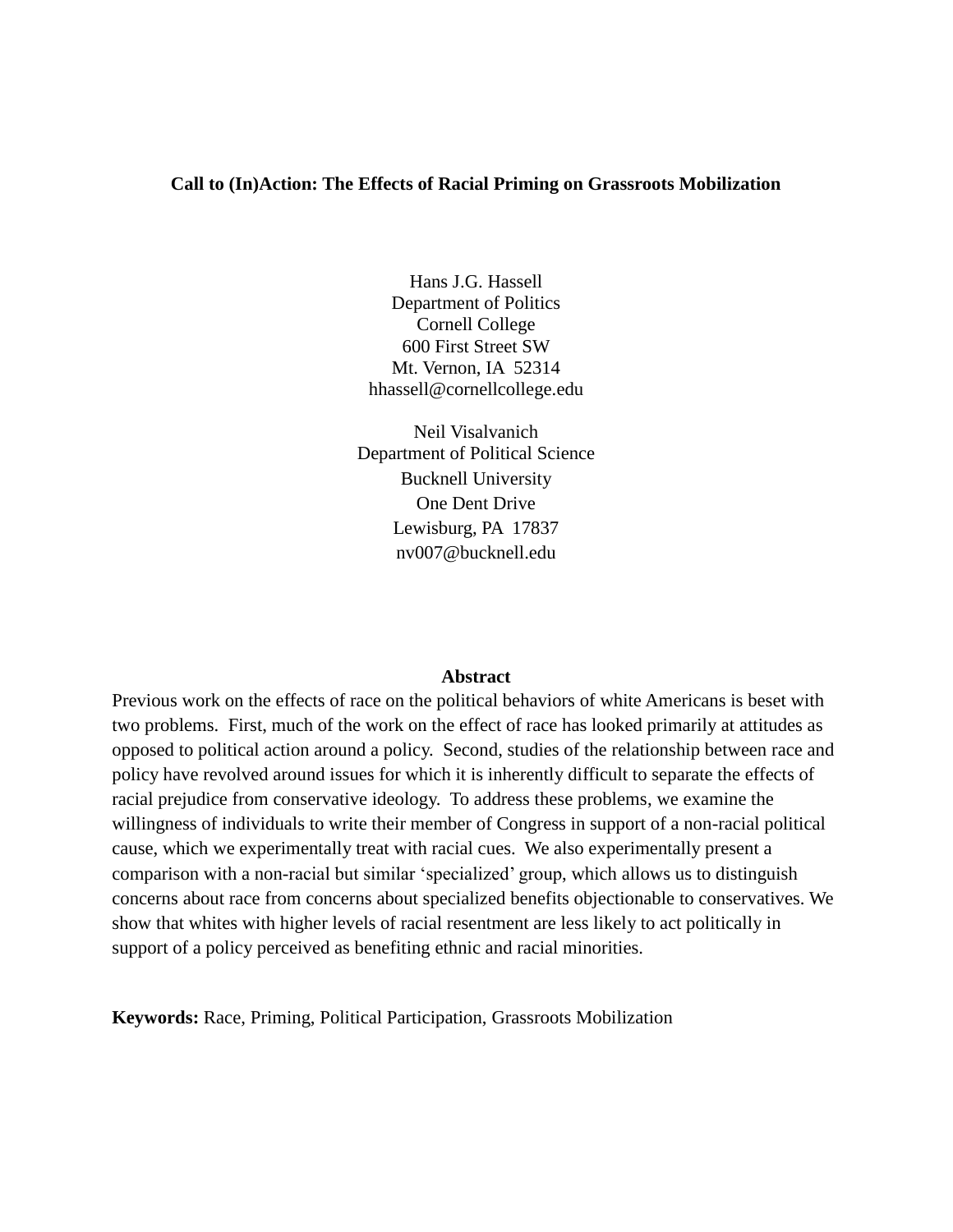How salient are racial cues in moving the attitudes and the political actions of the American public? In the realm of public opinion, scholars have found that how issues are framed in regards to race has a significant influence on the political attitudes of the electorate. Specifically, many scholars have argued that race-based considerations are a significant motivating factor in the formation of the public opinions of white Americans on race-inspired policies, like affirmative action, welfare, and immigration (Bobo and Kluegel 1993; Gilens 1995, 1999; Kinder and Sanders 1996; Kinder and Sears 1981; McConahay 1982; Sears, Hensler, and Speer 1979; Merollo, Ramarkishan, and Haynes 2013).

Another strand of the literature acknowledges that while race once played a significant role in the formation of white political attitudes, the effects of these racial cues are now largely contextual, dependent on the respondent and the context in which the cue is delivered. One of the central points of contention between these two strands of literature is whether the origins of this opposition comes from an ideological opposition to government-sponsored social programs or from racial attitudes (Sniderman and Carmines 1997; Sniderman et al. 1996). Many scholars argue that the strong effects of race on public opinion about social policies may be confounded by their close relationship to conservative opposition to policies that undermine principles of individualism (Abramowitz 1994; Carmines and Merriman 1993; Sniderman and Carmines 1997; Sniderman and Piazza 1993).

The problem with the ongoing discussion of the effect of racial cues and racial priming is two-fold. First, the focus on policy attitudes misses an important aspect of political behavior – political mobilization. Public engagement on an issue has a powerful effect on policy above that of public opinion (Bergen 2009). There is also a substantial difference between holding political opinions and taking political action. Acting on opinions requires time and energy that voters are often unwilling to expend (Schuman and Presser 1980; Stout and Kline 2008) and may involve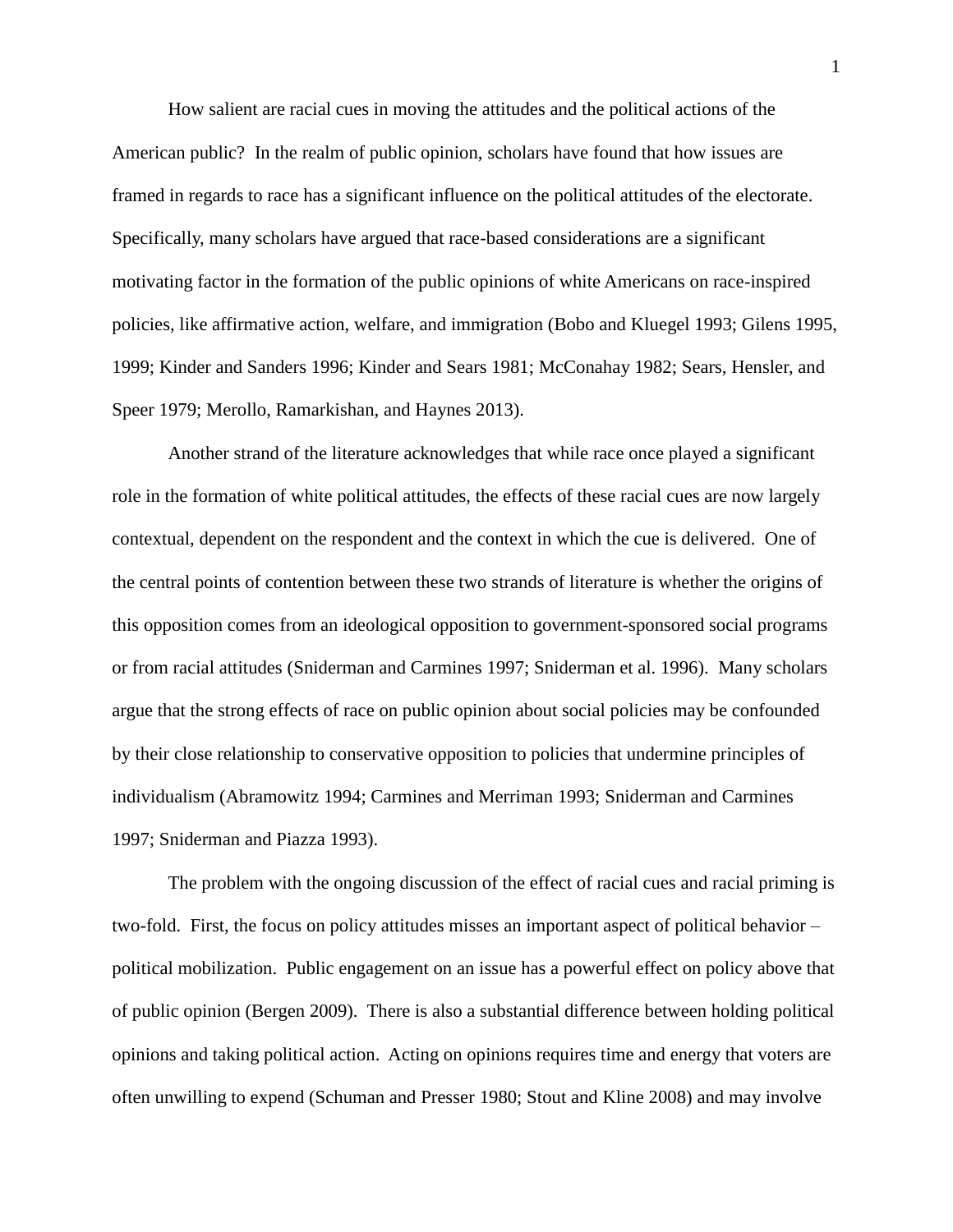personal and economic consequences (LaPiere 1934). Thus, the opinions that individual respondents express are not always reflective of the actions they take (LaPiere 1934; Stout and Kline 2008). We argue that examining the relationship between racial cues and political action provides a clearer picture of the true effect race has on the different dimensions of political behavior.

Second, studies of the effects of race on public opinion have focused on policies that have both a strong racial implication and also a close connection with conservative ideological opposition (Sniderman and Carmines 1997). As such, it is difficult to separate the racial and the conservative component of these issues to get a clean comparison between the two types of opposition (Abramowitz 1994; Carmines and Merriman 1993; Sniderman and Carmines 1997; Sniderman and Piazza 1993). While some argue that race continues to play a significant role in the formation of opinions (Federico and Sidanius 2002), others argue that it is nothing more than an artifact of opposition to policies on the basis of ideological conservatism (Feldman and Huddy 2005; Sniderman et al. 1996).

To address these problems, this paper provides a test of the effect of racial cues on grassroots mobilization of white Americans. While numerous studies have looked at the effect of race on the public opinions of white Americans around policy issues, we focus our study on a behavior that requires individuals to take action around that policy. Specifically, we look at the effect that racial cues embedded in a political appeal have on the willingness of individuals to become involved in the political process outside of the ballot booth. Political action provides us with a better test of the effect of racial bias on political behavior.

In addition, our study addresses the issue that previous work has had in confounding the effect of conservatism with negative racial attitudes in two ways. First, we focus on a nonracialized issue that conservatives should be more inclined to support – the reduction of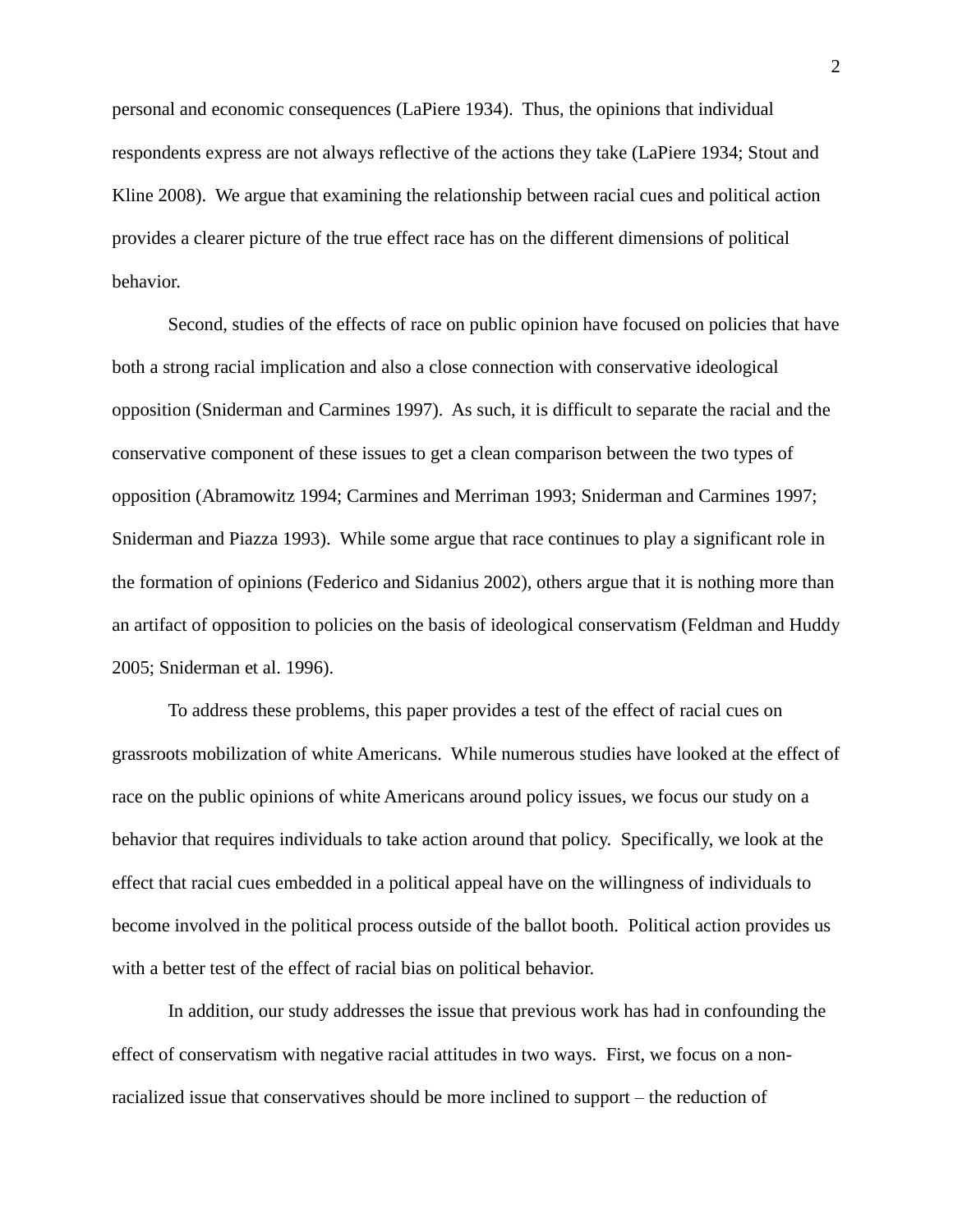government bureaucratic regulation – then infuse a racial cue into that issue experimentally. This allows us to distinguish racial considerations from conservatism and gauge the effect of race on political behavior, separate from actual policy. Second, we present another experimental treatment that infuses the issue with a non-racial but similarly 'specialized' group cue. The purpose of this treatment is to compare its effects to the race treatment in order to see if the bias against minorities is also present for non-racial groups. This allows us to address concerns that biases against minority groups are the result of conservative objections to non-universalistic policies.

Using a survey experiment, we ask respondents to contact their member of Congress about an issue and randomize whether we describe the beneficiaries as being a racial minority group, another specialized non-racial group, or society as a whole. We then examine whether respondents in these experimental treatment groups are more or less likely to contact their representative. We find that the presence of explicit racial cues embedded in the call to action lowers the likelihood of participation, especially among those with higher levels of racial resentment. We find that this effect is not, however, the result of a preference for individualism. Rather, we find that when benefits of the policy are construed towards another non-racial specialized group, individuals are no more or less willing to contact their member of Congress than when the policy is universal.

#### **Race, Public Opinion, and Political Action**

A significant portion of the literature on racial priming argues that negative racial attitudes among whites lead to opposition to social policies thought to benefit minority groups (Bobo and Kluegel 1993; Gilens 1995, 1999; Kinder and Sanders 1996; Kinder and Sears 1981; McConahay 1982; Sears, Hensler, and Speer 1979). These studies have found that policies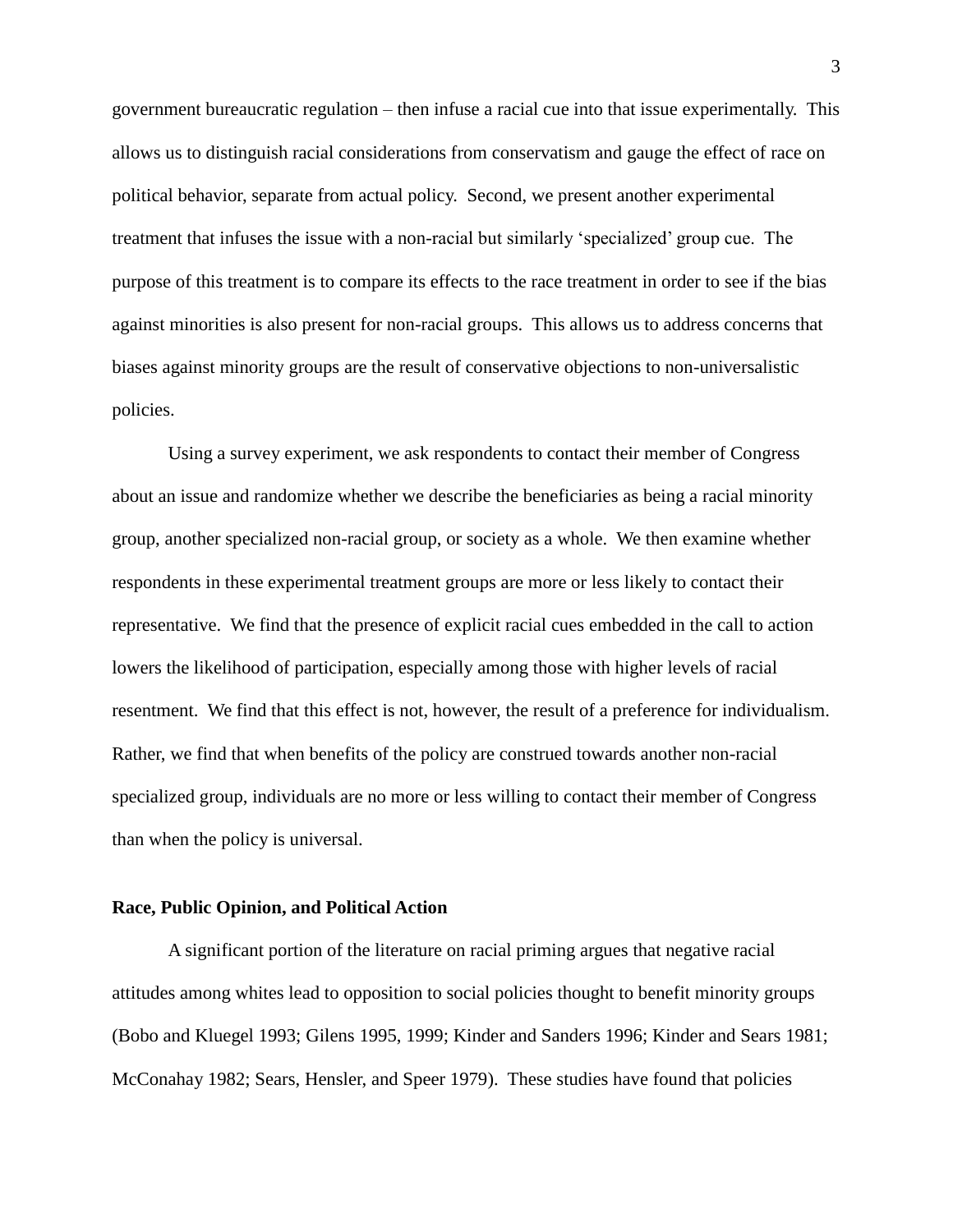presented with a racial justification result in a significant decline in support among white respondents (Bobo and Kluegel 1993; Skocpol 1991; Sniderman and Carmines 1997). Generally, these results have been attributed to the belief that the lack of economic progress in the black community is the result of laziness or other character shortcomings (Kinder and Sanders 1996; Sears and Henry 2003). In essence, whites are much less likely to support social programs, in part, because of the perception that blacks are overly reliant on them (Gilens 1995).

Whether the effects of race on opinions are also manifest in an individual's willingness to act around policy issues is another question. How people respond when asked their opinions may be different from the decision they take when presented with an actual choice of actions. Richard LaPiere's (1934) seminal work examined the difference between the expressed attitudes of hotel and restaurant purveyors towards Chinese-Americans and their actual actions. Most service providers surveyed expressed an unwillingness to serve or accommodate Chinese-Americans. However, when presented with the opportunity to provide services to individuals of Chinese descent, few of these same surveyed individuals actually denied service. Similarly, studies have shown that individuals are willing to lie or decline to respond when they know their views are not perceived as socially acceptable (Berinsky 1999, 2004; Hopkins 2009; Schuman and Presser 1980; Vogel and Ardoin 2008). While studies have regularly shown that race changes whites' opinions on policy issues, it is not as clear whether those opinions translate into political actions.

#### **Public Opinion and Political Outcomes**

Public opinions do not necessarily translate into political outcomes, either. While public opinion can have an effect on the actions of political elites under certain circumstances (Mayhew 1974; Fenno 1978), the opinions of legislators' constituents are often not well known (Butler and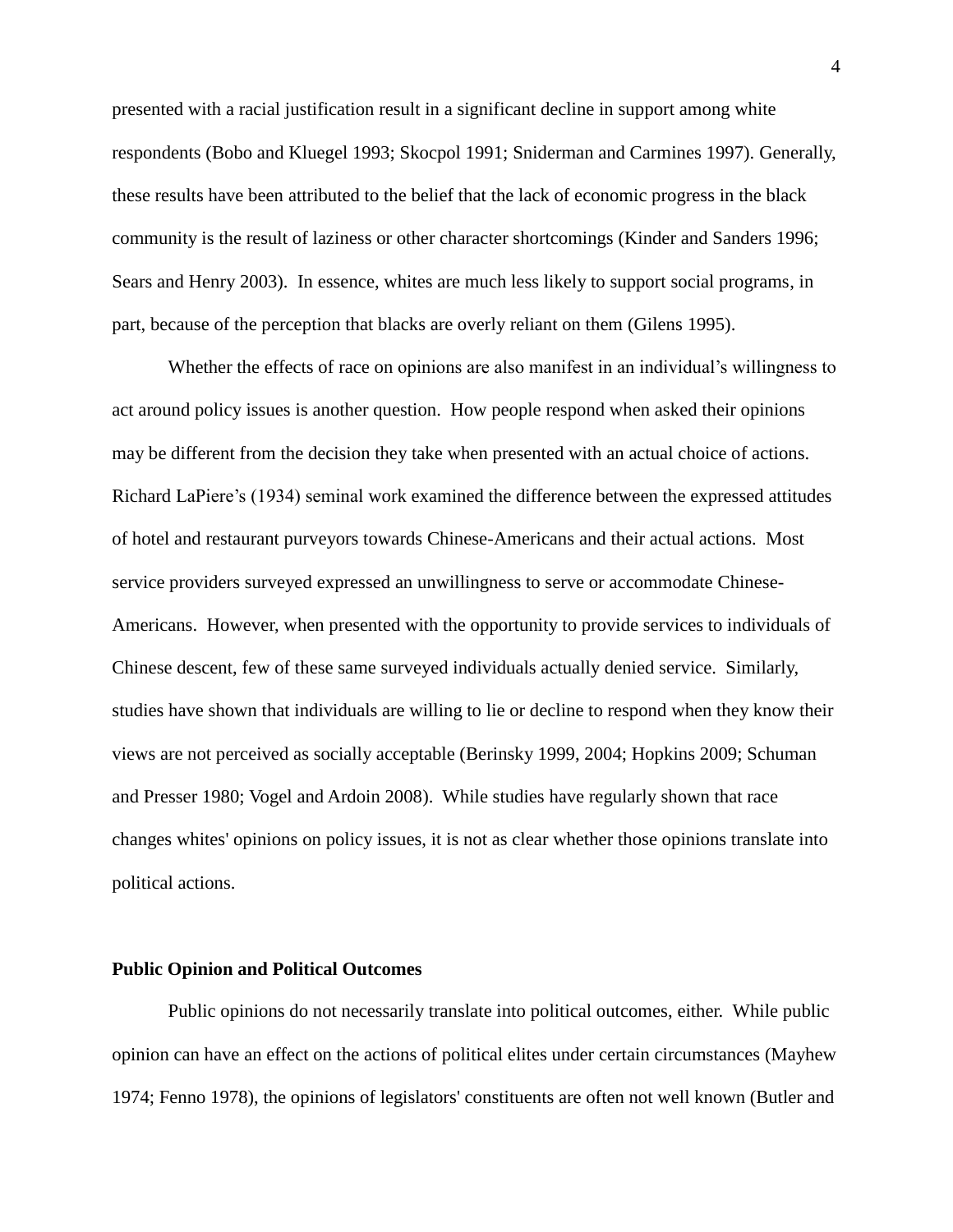Nickerson 2011; Miller and Stokes 1963). Instead, legislators rely extensively on other forms of inference, such as constituent initiated contact through phone calls, postcards, and email (Ainsworth 1993; Bergan 2009; Cigler and Loomis 2011; Kollman 1998), which in turn rely on the willingness of individuals to become involved in the political process. Thus, while racial priming may affect the formation of opinions among white Americans, it is unclear how racial priming or racial cues embedded in social and policy issues affect an individual's willingness to become politically involved, a decision which has a greater effect on political policy outcomes.

The ideological and social cues contained in calls to action can have a significant effect on the willingness of individuals to become involved with and donate to political causes (Han 2008; Levine 2015; Miller and Krosnick 2004). At the same time, research about campaign donors suggests that not all donors respond to the same set of appeals (Brown, Powell, and Wilcox 1995; Francia et al. 2003; Malbin 2009) and that campaigns vary their messages to target donors with a message designed to elicit the best response (Cho and Gimpel 2007; Hassell and Monson 2014; Hassell 2011; Shea and Burton 2006). There is reason to believe that, as with other primes in political mobilization efforts, racial primes may influence some individuals, while having no effect on others. Building off of these previous findings, the next section details our theory of political action and racial cues.

#### **Expectations and Hypotheses**

If racial priming has an effect on white Americans, it is important that we document that it affects not only political attitudes, but political action as well. As such, we hypothesize that the presence of a racial cue should have a negative effect on the willingness of individuals to engage politically on an issue beyond just stating an opinion. Thus, even when the political issue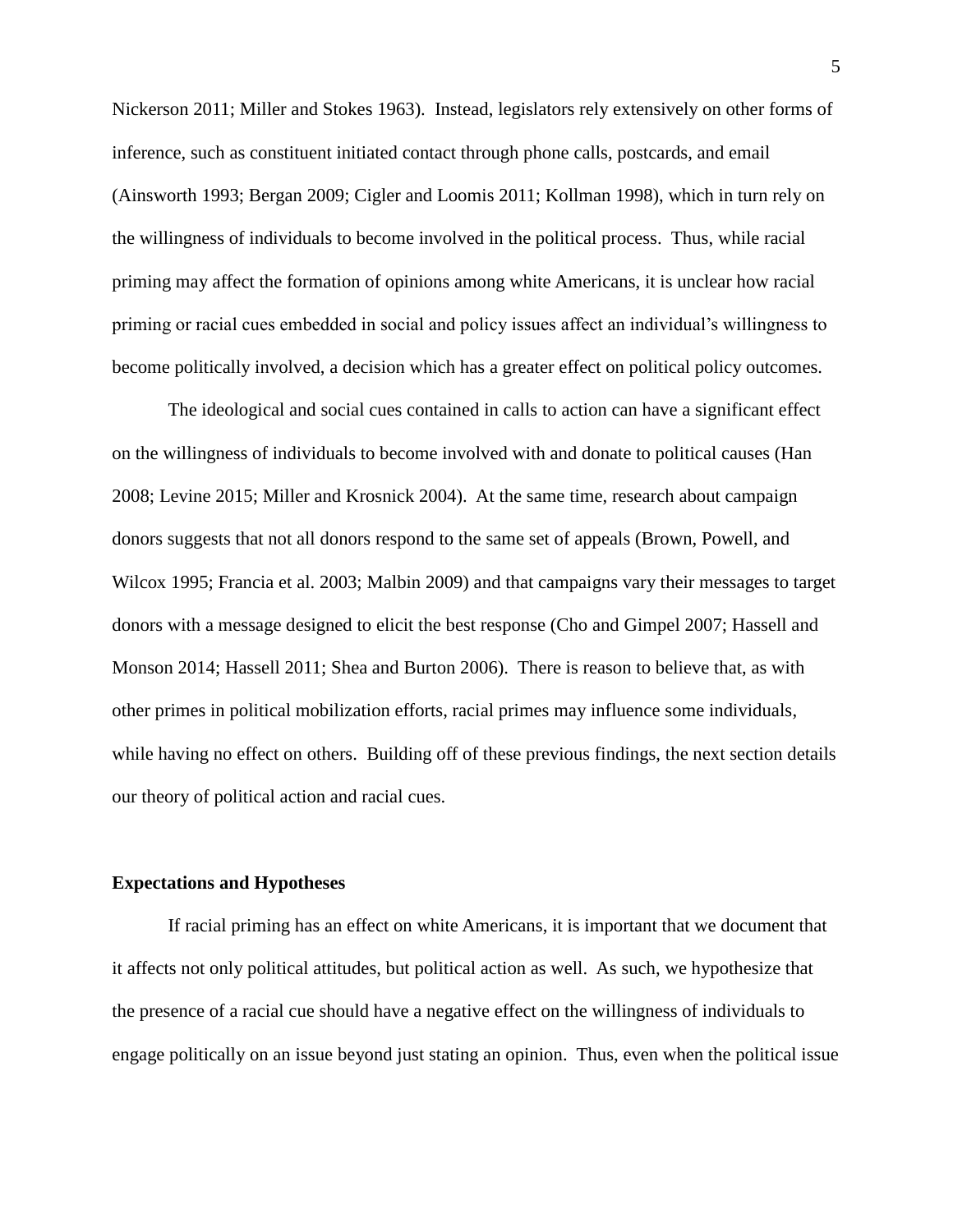at hand is an issue that the respondent would normally be inclined to support, the presence of racial cues will lower the likelihood of participation.

*Hypothesis 1 – If race remains a significant variable in the political decisions of white Americans then the presence of a racial cue in a political appeal should make whites less likely to respond to attempts at political mobilization compared to a race-neutral appeal.* 

On the other hand, if the opposite is true, and if race is no longer the overriding influence it once was, we should observe no tangible differences between the racial appeal and the race neutral appeal.

In addition, scholarship has suggested that the effects of racial appeals may vary depending on the racial attitudes of the individual (Francia et al. 2003; Kinder and Mendelberg 2000; Sears and Henry 2003). In order to further test the effect of race on different subgroups, we incorporate a standard measure of racial resentment to measure a respondent's underlying attitudes towards minorities (Kinder and Sanders 1996). Using this measure of racial resentment, we posit a second hypothesis.

*Hypothesis 2 – Respondents who score higher on the racial resentment scale will be less likely to mobilize in the racial experimental scenario when compared to the control appeal. However, the experimental variation will have no effect on those with lower levels of racial resentment.*

Several scholars have challenged Kinder and Sanders's claim that the measurement of racial resentment effectively measures the salience of race in the minds of individuals. Scholars have long had a difficult time disaggregating racial prejudice from conservative views on social welfare policy (Kinder and Mendelberg 2000; Sears et al. 1997; Sidanius et al. 2000). Kinder and Sanders (1995) make the claim that, while overtly racially prejudicial views are considered taboo, these views now manifest themselves as symbolically racist views, in which whites are hostile towards policies that promote the social standing of minorities. Kinder and Sanders argue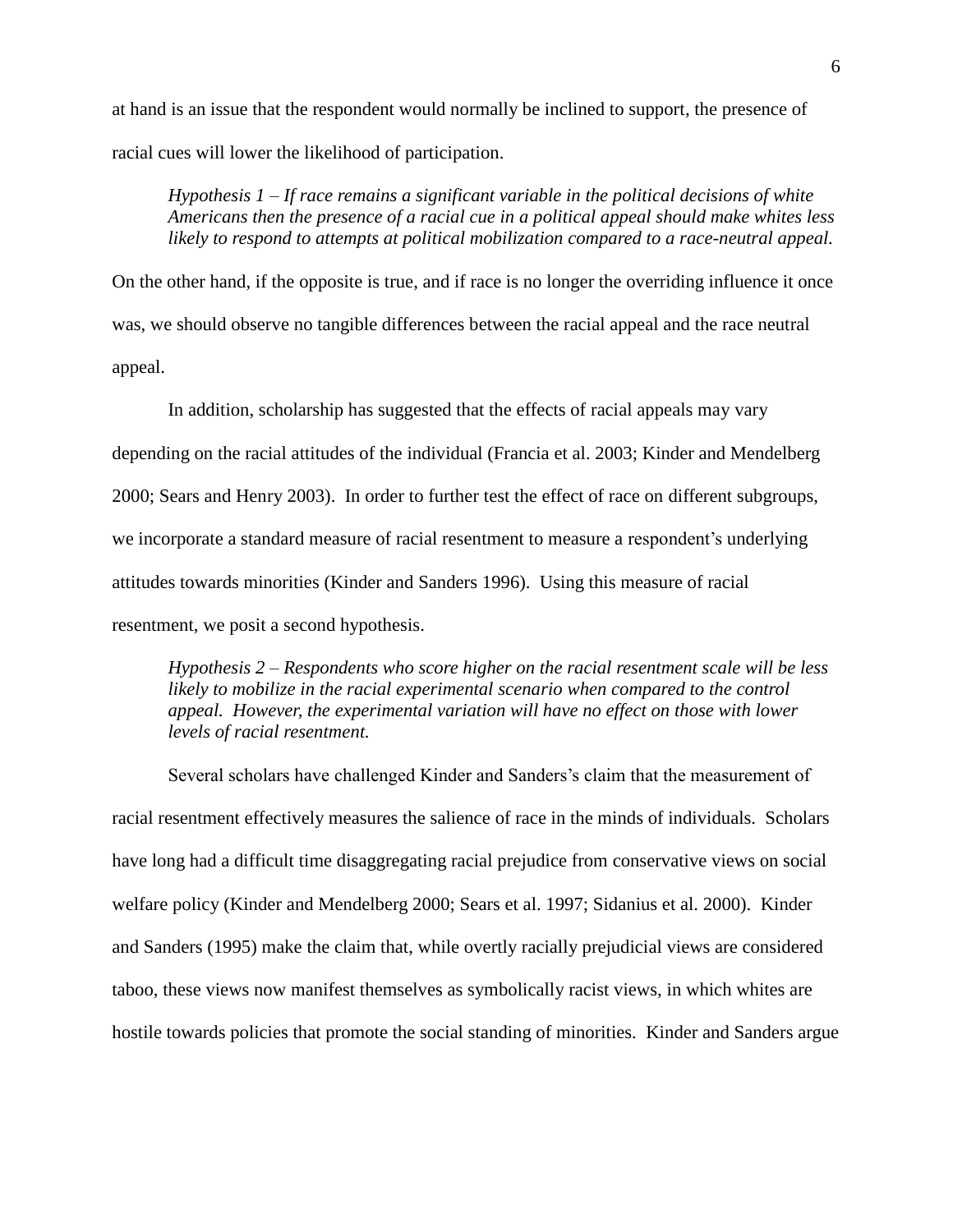that these racial attitudes can be teased out with questions that indirectly elicit racial attitudes, more commonly known as racial resentment questions.

On the other hand, some scholars have argued that because contemporary racial policies have become subsumed in the policies identified with political liberalism, opposition to these policies is actually an artifact of political conservatism as opposed to racial prejudice (Sniderman and Carmines 1997; Feldman and Huddy 2005). In this view, racial resentment actually captures opposition to all policies tailored to benefit narrow political subgroups, as opposed to racially prejudicial attitudes.

In order to test these two competing theories, we can experimentally vary the use of implicit cues in appeals to action in a crucial way. In one experimental condition, we include a racial cue that indicates that the benefits of the policy would primarily affect "minority workers." In another experimental condition, we include a cue indicating that a non-racial but specialized group ("construction workers and building contractors") would receive the primary benefits. If racial prejudice is the main motivating factor in deciding whether an individual becomes involved in support of a policy, rather than adherence to an ideology of individualism, our results should confirm a third hypothesis.

*Hypothesis 3 - Respondents with higher levels of racial resentment will be more likely to mobilize in response to the non-racial specialized group appeal when compared to the racial appeal.*

#### **Method and Research Design**

In order to test the effect of racial cues on the willingness of individuals to become politically involved we designed an experiment that manipulated information individuals were given about a political issue embedded in a call to action similar to the appeals interest groups send out to activate grassroots support. A group of 720 white U.S. Citizens over the age of 18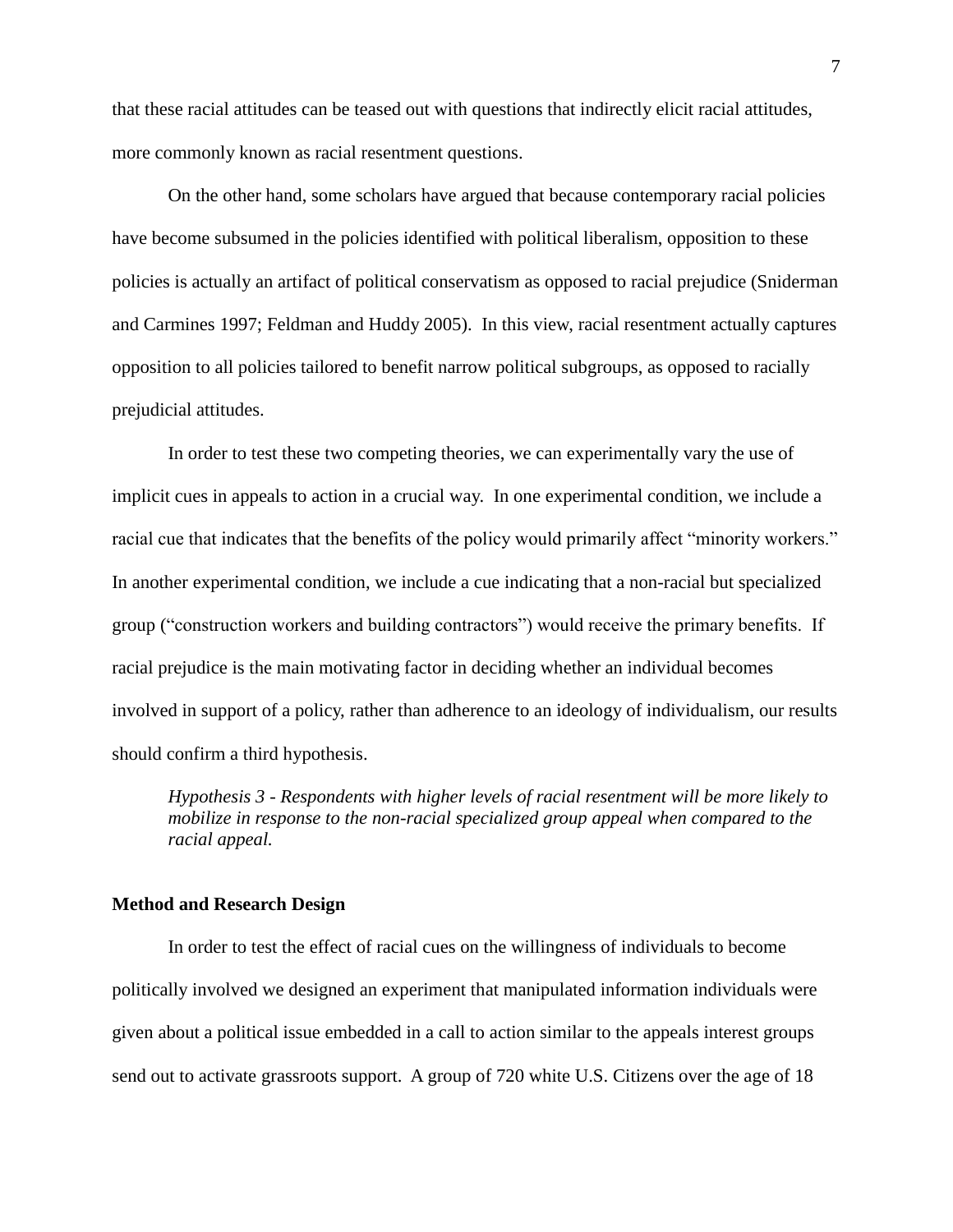was recruited via Amazon.com's Mechanical Turk website in early 2012 to complete a survey hosted on Qualtrics.<sup>1</sup> Amazon's Mechanical Turk is a website where requesters publish tasks (Human Intelligence Tasks or HITs) and provide payment to those who choose to participate. Those who request a task can limit the availability of the task to respondents who have certain characteristics such as age or location. Recruitment through Mechanical Turk is similar to other web-based approaches, such as YouGov, that maintain panels of participants and invites them to participate in studies in exchange for a payment or other incentives. Previous research has shown that samples collected from Mechanical Turk are more representative of the U.S. population than undergraduate samples or samples populated from those who respond to web advertisements (Berinsky, Huber, and Lenz 2012; Weinberg, Freese, and McElhattan 2014). Additionally, studies run from samples collected from Mechanical Turk have been shown to replicate important experimental findings in psychology and sociology (Buhrmester, Kwang, and Gosling 2011), including experiments using longer vignettes (Weinberg, Freese, and McElhattan 2014). We recognize the inherent limitations of using Mechanical Turk. Samples from Mechanical Turk are not nationally representative and the small payments to respondents have the potential to threaten the external validity of our study. However, although a sample may not be entirely representative of the general population, its usefulness is contingent on the amount of variation on relevant moderating characteristics (Druckman and Kam 2011). As we detail below, among the characteristics that we hypothesize would moderate the decision to act politically in the presence of a racial prime, we do find variation similar, but not identical, to more representative samples.

l

<sup>&</sup>lt;sup>1</sup> Respondents were recruited through Mechanical Turk and then routed to complete the survey in Qualtrics where the random assignment was completed. After the respondents completed the survey in Qualtrics, they were given an individualized code which they were required to enter at the Mechanical Turk HIT page to receive payment for their task. Respondents were paid 75 cents for their responses to the survey which took respondents, on average, 8 minutes to complete, a payment level that is higher than that of other similar experimental survey HITs (Berinsky, Huber, and Lenz 2012; Krupnikov and Levine 2014).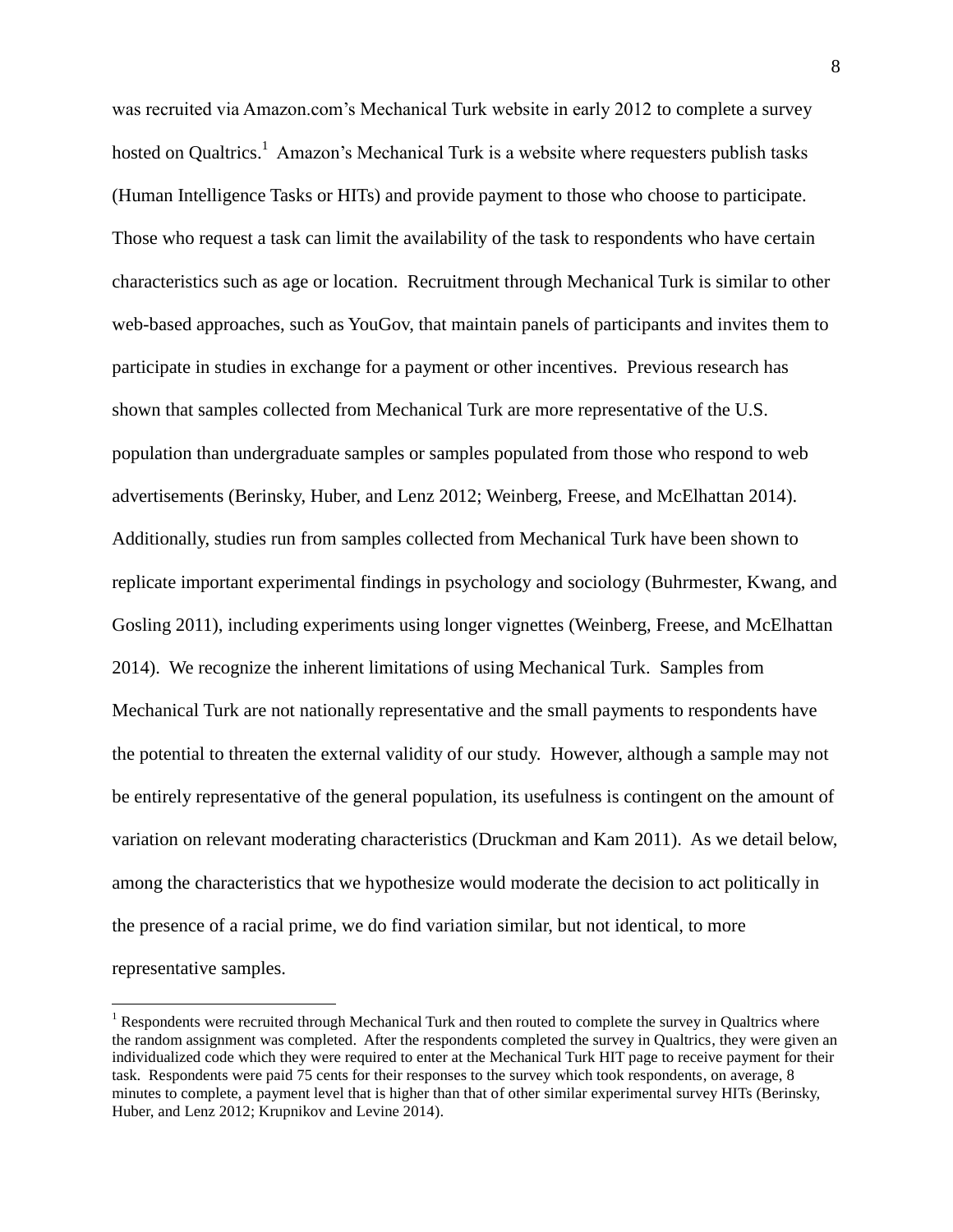Other issues with convenience samples, such as Mechanical Turk, revolve around the concern that the treatment effects, or lack thereof, may be driven by homogeneity of unmeasured characteristics of the subjects in the sample.<sup>2</sup> It is conceivable that characteristics of the Mechanical Turk sample could confound the heterogeneous treatment effects, however, previous work has indicated a convergence of these effects, rather than a divergence, and in experimental treatments that require the subject to trust information provided by the experimenter (Krupnikov and Levine 2014). On the other hand, others have found no confounding of heterogeneous treatment effects, even in experimental treatments that require significant "buy-in" from respondents (Berinsky, Huber, and Lenz 2012; Weinberg, Freese, and McElhattan 2014). While our sample may not be a perfect representation of the general public, we believe it reasonably represents the variation within the greater population on the variables of interest and provides insight into the actions of the general public.

Table 1 compares our sample with some metrics from white Americans in the 2010 American National Election Evaluations of Government and Society Study II (ANES), which was also conducted online in conjunction with Knowledge Networks. Compared to ANES, our sample has several notable differences. Consistent with other published research using Mechanical Turk, the majority of our sample had an income of less than \$40,000 per year and is significantly younger, more educated, and leans liberal and Democrat (Berinsky, Huber, and Lenz 2012; Buhrmester, Kwang, and Gosling 2011; Krupnikov and Levine 2014; Paolacci, Chandler, and Stern 2010). It is important to note that the attributes of our sample actually make it harder for us to find the effects we expect because the sample is younger, more educated, and leans liberal and Democrat, and thus lower in racial resentment overall.

 $\overline{\phantom{a}}$ 

<sup>&</sup>lt;sup>2</sup> Most relevant to this work is evidence that the college environment influences measures of racial prejudice in undergraduate samples (Henry 2008).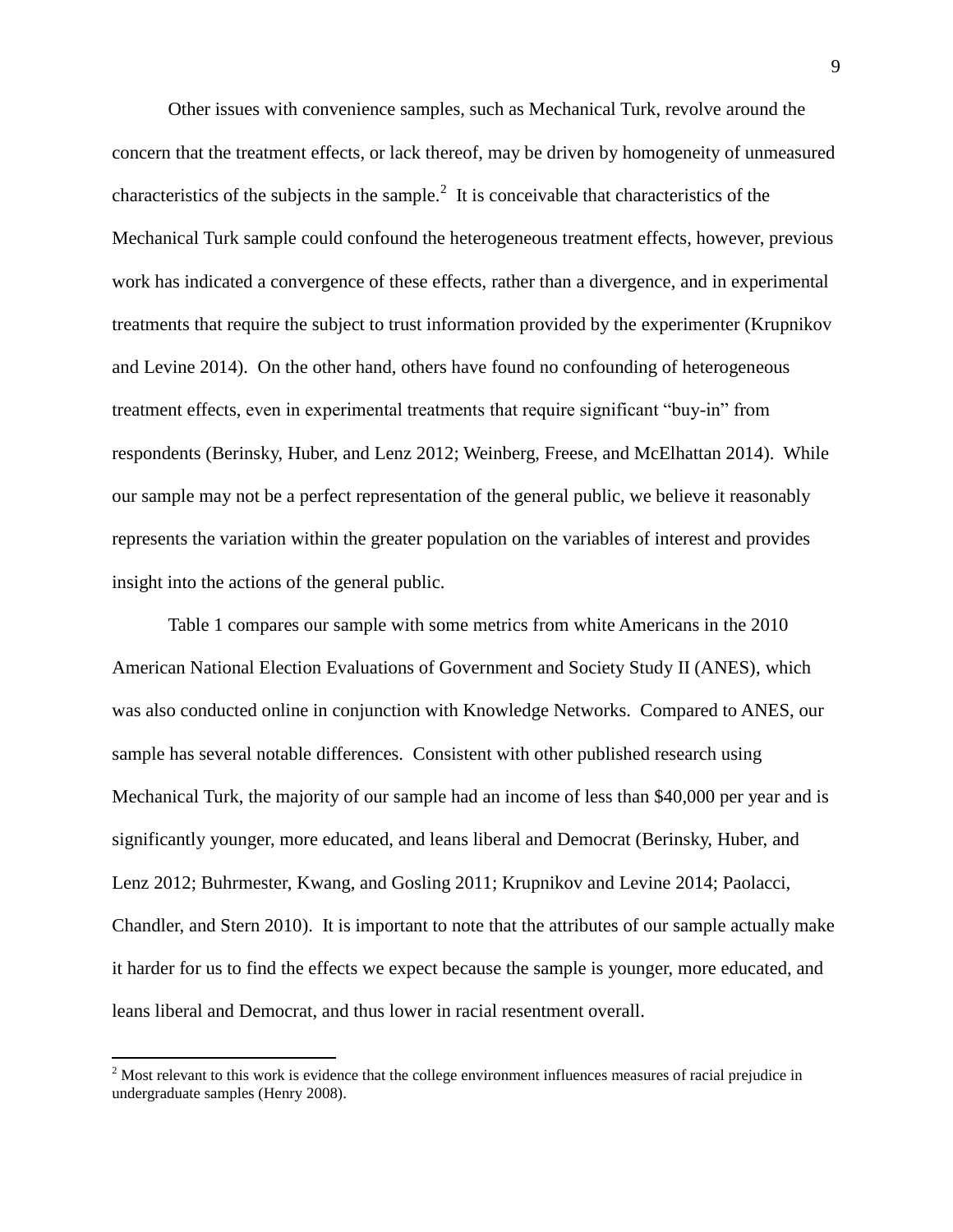## [Table 1 about here]

Sixty-six percent of respondents reported voting and 43% reported having contacted a member Congress in the past four years. While our study population is more politically active in areas other than voting, political campaigns and interest groups specifically target more politically active individuals with their calls to action (Grant and Rudolph 2002; Hassell and Monson 2014).

Consistent with other studies that use racial resentment as a variable, we asked respondents at the end of the survey whether they agreed with the same six statements Kinder and Sanders (1996) used to evaluate racial resentment.<sup>3</sup> Respondents in our survey had slightly lower levels of racial resentment than those in the more representative ANES.<sup>4</sup> In our study 32% indicated through their answers that they held no racial resentment, compared to 23% of white respondents in the  $ANES$ <sup>5</sup>. There was, however, no significant variation in the distribution of racial resentment across ideological and partisan subgroups when compared to the ANES sample. Roughly 45% of liberals had no racial resentment in the ANES sample compared to

l

 $3$  Respondents were asked whether they agreed with the following six statements: "Irish, Italians, Jewish, and many other minorities overcame prejudice and worked their way up. Blacks should do the same without any special favors."; "Over the past few years blacks have gotten less than they deserve."; "It's really a matter of some people not trying hard enough; if blacks would only try harder they could be just as well off as whites."; "Generations of slavery and discrimination have created conditions that make it difficult for blacks to work their way out of the lower class."; "Government officials usually pay less attention to a request or complaint from a black person than from a white person."; "Most blacks who receive money from welfare programs could get along without it if they tried."

<sup>&</sup>lt;sup>4</sup> We placed the racial resentment questions at the end of the survey because we did not want them to contaminate our treatments rendering "the entire sample one big treatment group, washing out any effect of the racial messages" (Mendelberg 2008, 137). However, it might be that concerned individuals who read the experimental treatment that contained the racial and ethnic prime might express different levels of racial resentment as a result of being exposed to the racial prime. However, we found that this was not the case. Individuals who read the text emphasizing the benefits for minorities did not differ in their levels of racial resentment from other groups. Hotelling balance tests reveal no significant differences between the groups on racial resentment.

<sup>&</sup>lt;sup>5</sup> While our survey used a battery of six questions to reveal an individual's level of racial resentment, the ANES used only four. For the purposes of comparing samples we restrict the analysis of our survey to the same four questions that were asked on the ANES.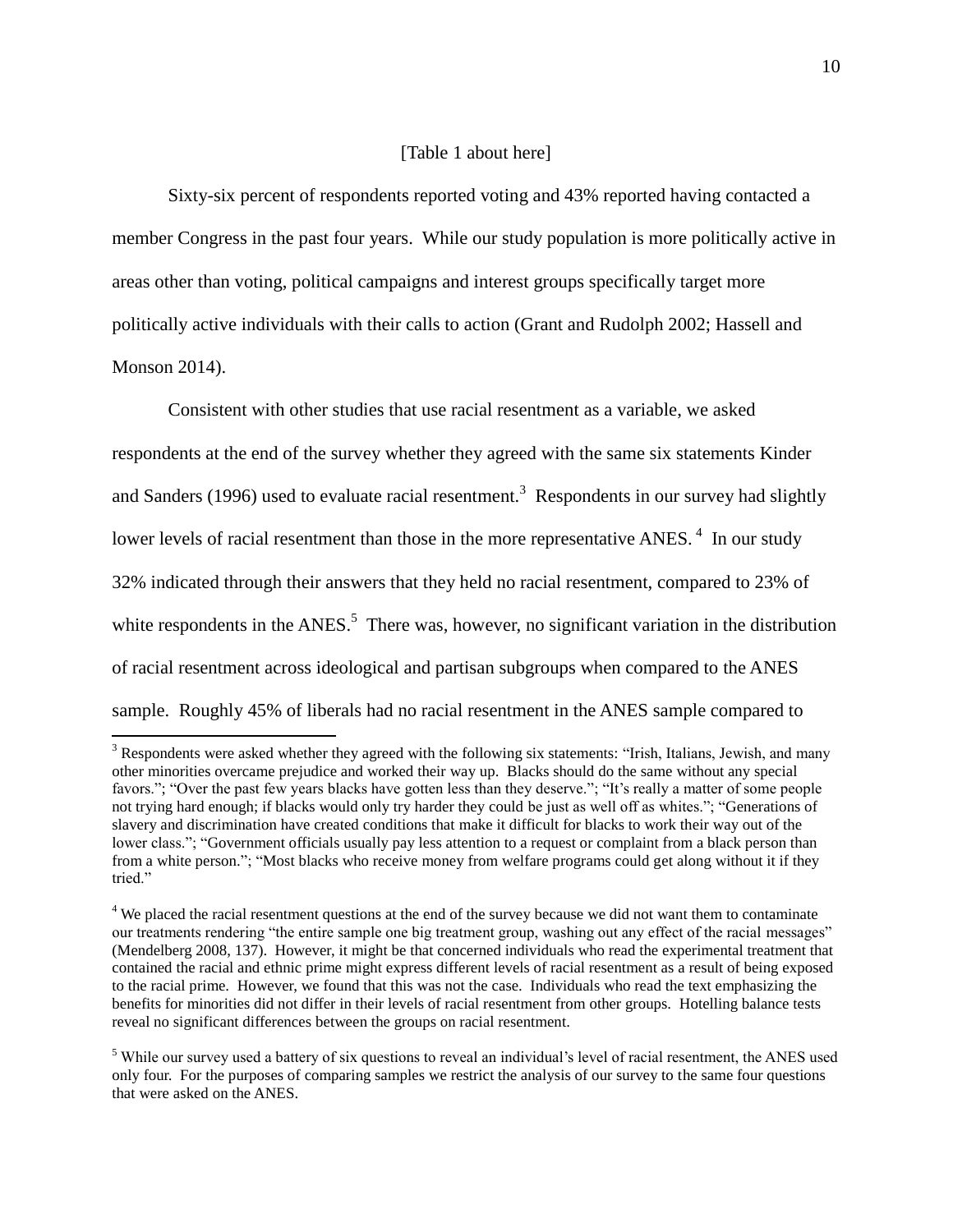41% of self-identified liberals in our sample. Likewise, 16% of self-identified conservatives in the ANES sample indicated having no racial resentment while in our sample it was 12%. The percentage of Republicans and Democrats in our sample with no racial resentment was 15% and 43% respectively compared to 13% and 35% respectively in the ANES sample. Table 2 presents summary statistics of racial-resentment and conservative ideology.<sup>6</sup> Levels of racial resentment within our sample are uniformly distributed, while ideology is more normally distributed, albeit with a liberal skew.

## [Table 2 about here]

After gathering basic demographic information, we implemented a single factor survey experiment with three levels. Respondents were asked to read a text and we varied the text between subjects. There was no within subjects manipulation. The baseline text followed the typical structure of information presented in political mail and email (Godwin 1988; Hassell 2011). The text highlighted the importance of the "Regulatory Accountability Act" which would decrease the regulatory burdens on small businesses and allow businesses to increase employment levels. The text also emphasized the need for the respondent to lobby their member of Congress to help pass the law.<sup>7</sup> The first experimental treatment text was identical to the

 $\overline{a}$ 

 $6$  Although some argue that racial resentment is also highly correlated to the politics of individualism (Feldman and Huddy 2005; Schuman 2000), the measure has been shown to be a consistent measure of internal beliefs distinct from ideological conservatism, and not an artifact of shared-item content with policy-attitude items (Tarman and Sears 2008). We recognize the critique that some scholars have of the racial resentment scale. Within our sample, our measure of racial resentment correlates with our measure of conservatism at .48. This shows us that, while there is some relationship between conservatism and racial resentment, the racial resentment measure is still capturing attitudes for which political conservatism does not account.

 $<sup>7</sup>$  Although previous work has found that subjects recruited via Mechanical Turk are just as attentive as subjects</sup> recruited to participate in an onsite laboratory (Paolacci, Chandler, and Stern 2010), we were concerned that individuals might not carefully read the treatments and process the information we were presenting which would make it more difficult to draw substantive conclusions (Oppenheimer, Meyvis, and Davidenko 2009). As such, we included a manipulation check to detect whether individuals were reading the directions and paying attention to the questions immediately prior to the treatment. Because failure to pass manipulation tests also correlates with other politically relevant characteristics (Berinsky, Margolis, and Sances 2013), we should not to discard these responses. Berinsky and his coauthors (2013) also find that making individuals aware of their failure to pay close attention to instructions causes them to pay attention and engage at similar levels as those who did not fail manipulation checks.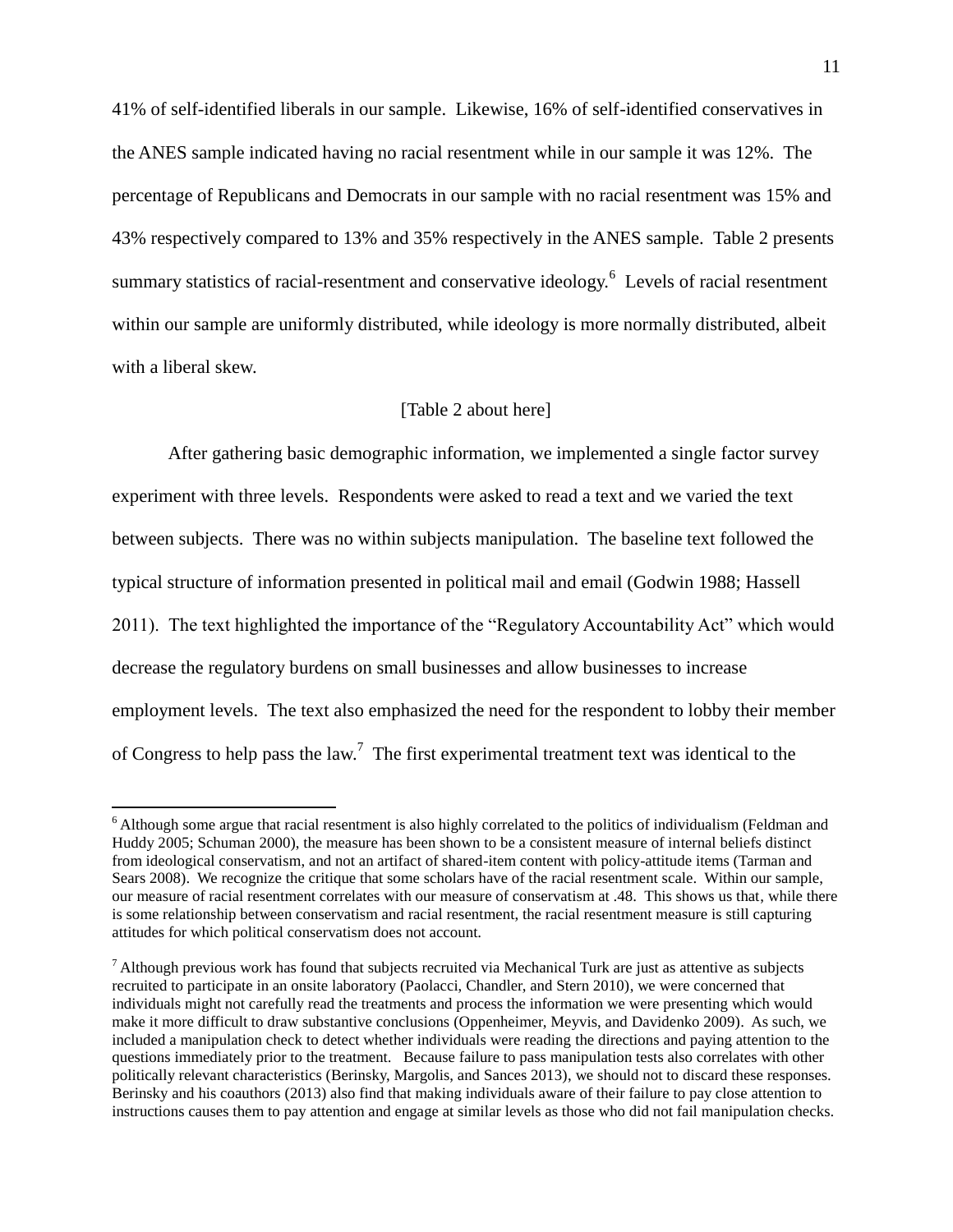baseline text but added phrases emphasizing the high levels of unemployment among racial and ethnic minorities and the effect that the legislation would have on increasing employment among minorities rather than the general public (the full text of all treatments is available in the Appendix). Some scholars have posited that individuals may not take action because the targeting of benefits to a specialized group violates ideological preferences for individualism (Abramowitz 1994; Carmines and Merriman 1993; Sniderman and Carmines 1997; Sniderman and Piazza 1993). To distinguish whether ideological preferences or racial bias is the primary motivating factor, a second experimental treatment text was used. This text was again identical to the baseline text, but contained additional phrases emphasizing the high level of unemployment among building contractors and construction workers and the effect that such a change in policy would have on these individuals.

Respondents were randomly assigned to read one of these three texts using Qualtrics's complete randomization process. Hotelling balance tests show that our randomization was successful and reveal no significant differences between the groups on partisanship, ideology, age, income, past political involvement, or levels of racial resentment.

At the bottom of each text was the call to action, inviting respondents to write a letter to their member of Congress advocating support for the Regulatory Accountability Act.  $8$  If

 $\overline{a}$ 

As such, instead of excluding these individuals from the sample, we indicated to respondents who failed the manipulation check that they had failed to read the directions and asked them to read the directions more carefully going forward. However, if we follow the more common, but erroneous, practice of removing individuals who failed the manipulation check from the sample the results are no substantively and significantly the same and all differences in response rates shown in the figures continue to be significant at a minimum at the p<.05 level.

<sup>&</sup>lt;sup>8</sup>Although the cues we provided respondents explicitly relied upon race, many techniques in grassroots mobilization rely on implicit associations, both racial and non-racial (Levine 2009; Mendelberg 2001; Strickland and Whicker 1992; Weaver 2012). Scholars, however, continue to debate whether implicit racial appeals are still effective in the Post-Civil Rights era (Huber and Lapinski 2006; Mendelberg 2001, 2008). Although we do not report our findings here, we also ran the same experiment alternatively using images of white or black workers and found no effects. Our treatment manipulations, however, were not as extensive in their use of implicit associations as previous work that has found effects (Mendelberg 2001).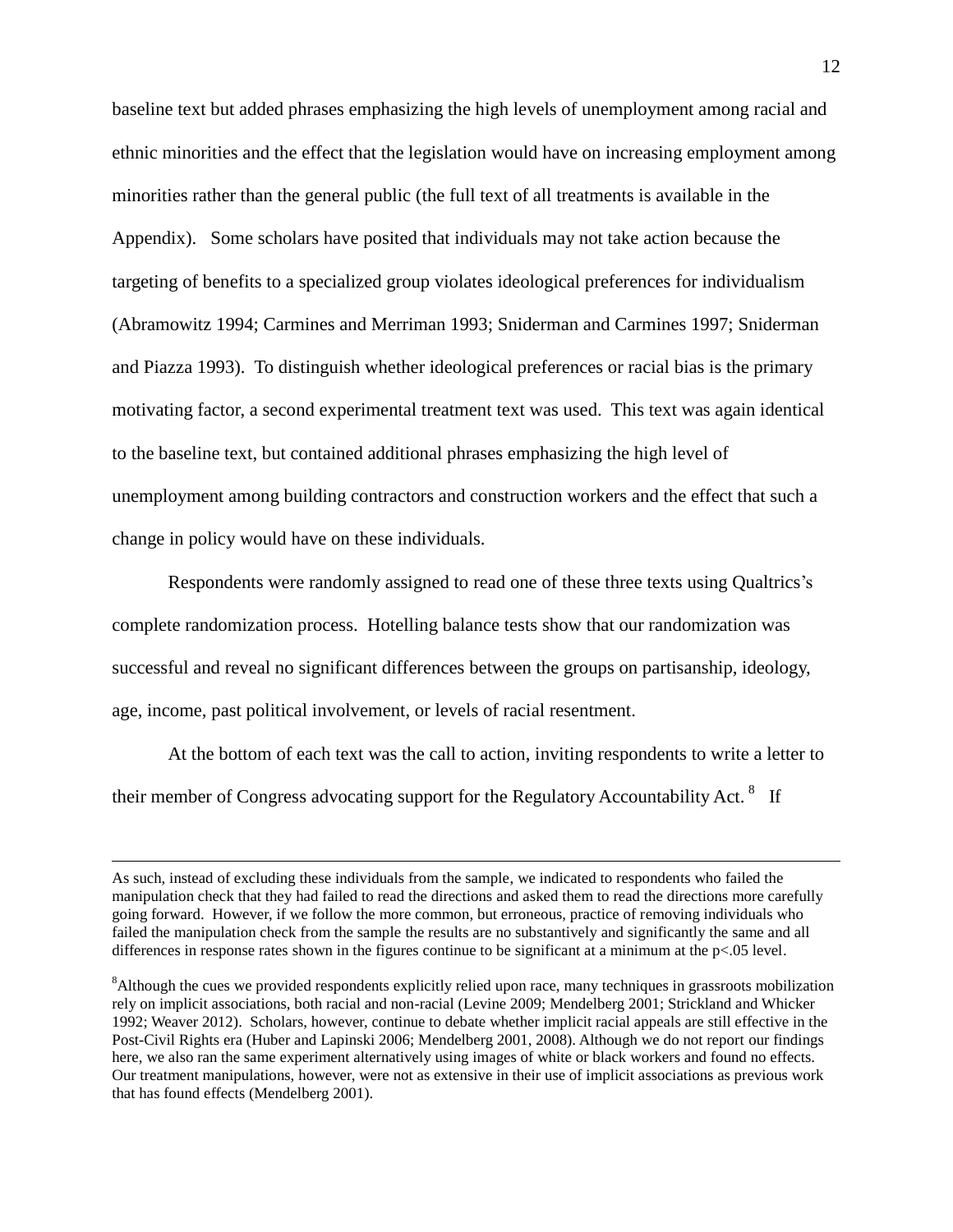individuals indicated they were willing to write a letter, they were directed to a page with a link to an interest group's website where they filled out their address and personal information and could edit the text that the interest group would send to their member of Congress. In order to assure that respondents who expressed a willingness to act had actually filled out the form we coded individuals who spent less than 20 seconds (about the amount of time it took the authors to speedily fill out the basic information requested) on the interest group's website before continuing with the survey as not having sent a letter to their member of Congress.<sup>9</sup>

# **The Decision to Act Politically**

 $\overline{\phantom{a}}$ 

We begin by comparing the willingness of white respondents to contact their member of Congress about the Regulatory Accountability Act in each condition: the control group (which received no group cue), the racial treatment group, and the non-racial treatment group. Figure 1 shows the percentage of individuals who sent a message to their member of Congress about the Regulatory Accountability Act in the control and experimental groups.

# [Figure 1 about here]

The results show the likelihood that a white individual sent a message to their member of Congress through the interest group's website is significantly lower for those who were shown

<sup>&</sup>lt;sup>9</sup> While many organizations regularly use click-through rates as a means of analyzing the effectiveness of grassroots appeals (Congressional Management Foundation 2008), because we did not have the ability to assess whether individuals actually filled out the letter and submitted it to be sent to their member of Congress we were forced to rely on an assumption that individuals did fill out the form and then returned to the survey. Respondents were asked to fill out their name, address, and to review the text of the communication that would be sent to the member of Congress. On average, respondents who spent more than 20 seconds spent just under a minute and a half before returning to the survey, with the longest spending five minutes filling out the form and editing the text of the letter. Of the 243 individuals who indicated that they were willing to write a letter to their member of Congress, 135 (64%) of them spent twenty seconds or more. Although ideally we would prefer to have more complete measures of participation, informal conversations with colleagues working in issue advocacy grassroots efforts indicated that our click-through to conversion percentage is roughly in line, or perhaps a little higher than the results that advocacy organizations get from email solicitations, and in line with previous informal analysis (Congressional Management Foundation 2008). Raising the minimum amount of time necessary to be considered as having completed the form to 30 seconds (lowering the completion rate to 48%) has no significant effect on the outcomes.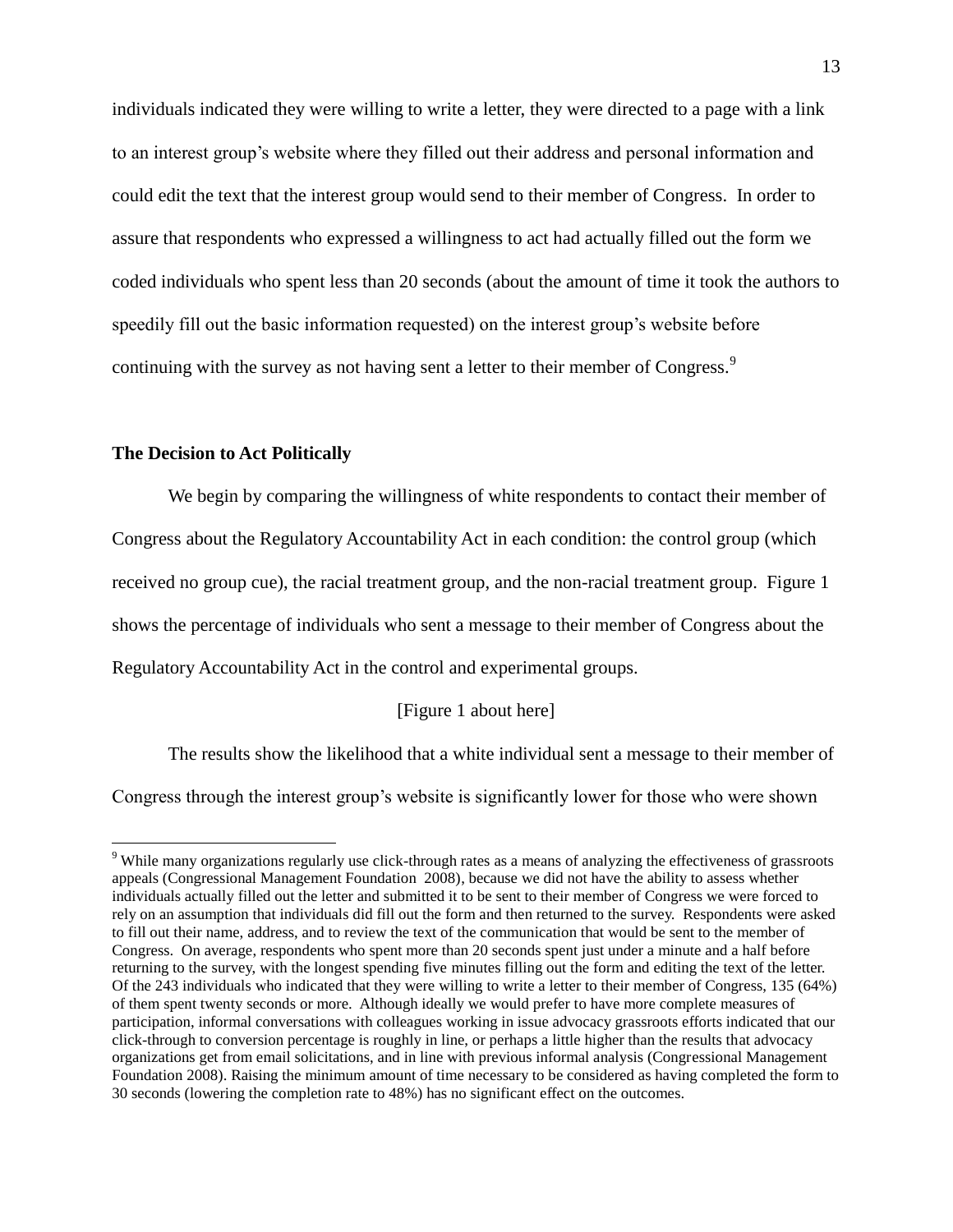the appeal containing racial cues. Almost 19% of respondents in the control group which saw no racial or specialized group cue agreed to write the letter to the member of Congress compared to only 12% of those individuals who were shown a treatment containing racial language  $(p<0.01,$ two-tailed test). There is, however, no significant difference between the response rates of the control group and those individuals shown the treatment containing language referring to construction workers. This central finding confirms our first hypothesis: that a race specific appeal has a significant and negative influence on mobilizing political action. When compared to the other appeals, the racial appeal leads to significantly less political engagement.

# **The Effect of Racial Resentment**

 $\overline{\phantom{a}}$ 

In order to examine the moderating effect of racial resentment on our outcome of interest, we divide the sample of respondents into those who have high levels of racial resentment and those who have low levels of racial resentment.<sup>10</sup> When we divide the sample in this way, we observe a different pattern of behavior for those with high levels of racial resentment and those with low levels of racial resentment. Figure 2 shows the results for both groups separately. Only 5% of white respondents with high levels of racial resentment who were shown an appeal containing racial cues sent the letter to their member of Congress compared to 17% of similar respondents who were shown appeals without racial cues (p<.01, two-tailed test).

[Figure 2 about here]

 $10$  For the purpose of these figures, we created a scale of racial resentment from zero to one using the responses to the six racial resentment questions. Individuals with a racial resentment score of ½ or greater were considered to have high racial resentment, and individuals with scores of less than ½ were considered to have low racial resentment. This divided the sample roughly in half and displays a high level of consistency (Cronbach's alpha=.902). Other alternative cut points resulted in lower levels of consistency measured by Cronbach's alpha. In the models detailed further on in the text, however, we use a scale of racial resentment rather than a strict cut point. Those models show the same results.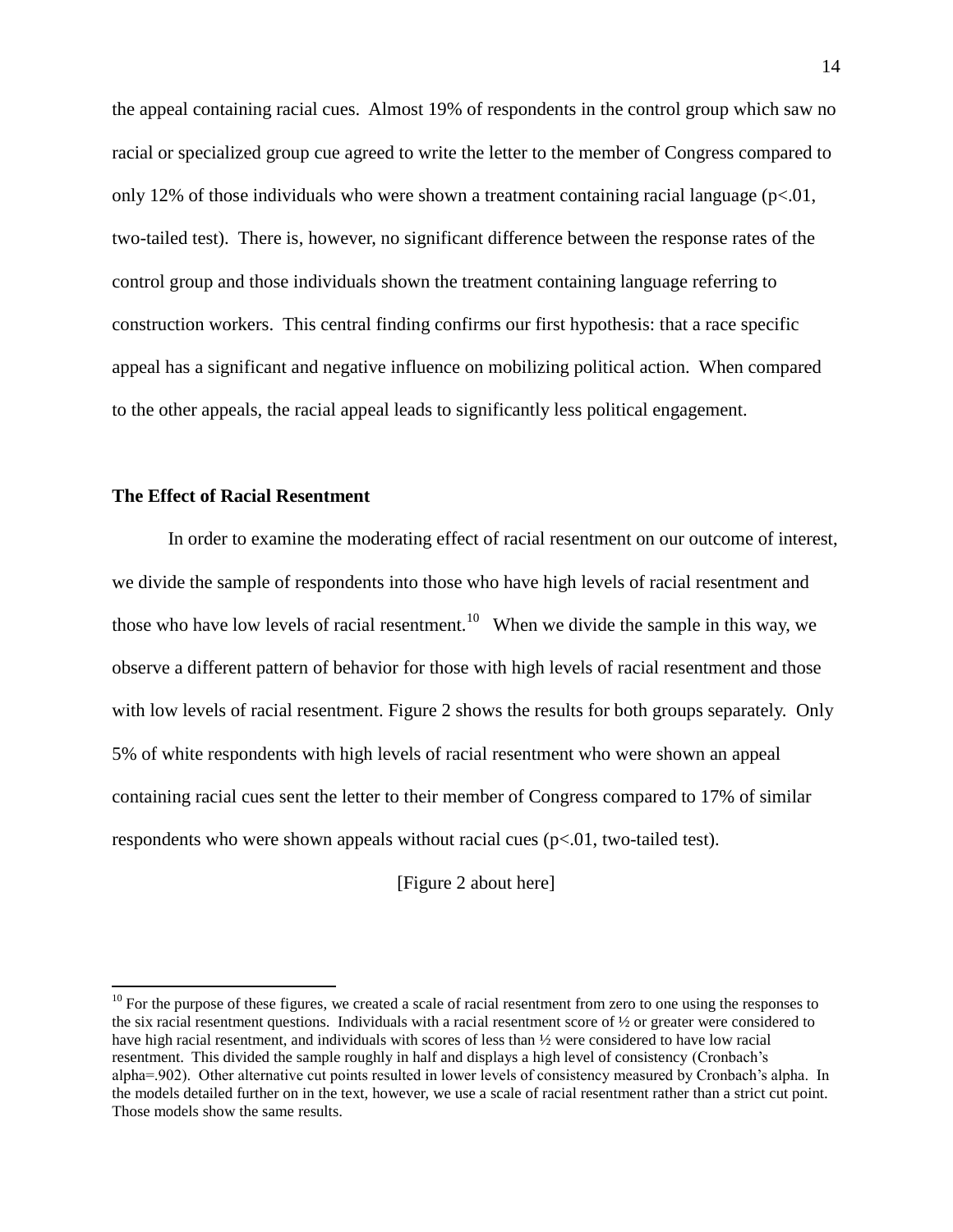As expected, while we find strong effects for those individuals with high levels of racial resentment, we find no effect of the racial cue for those with low levels of racial resentment. When presented with the generic appeal, 21% of respondents with low levels of racial resentment sent a letter to their member of Congress, compared to an insignificantly different 20% of those who were presented with the racial primed version of the appeal.

This result confirms our second hypothesis that respondents who score higher on the racial resentment scale will be less likely to mobilize in favor of the race-based appeal. These results show that the negative effect of the race-based appeal is especially strong among those with high levels of racial resentment, while having no significant effect on those with low levels of racial resentment. Simply, race-based appeals do not affect the population in a uniform manner. In the next section, we test whether the source of this opposition is a result of the politics of individualism, as opposed to racial resentment.

# **The Response to Other Specialized Non-Racial Groups**

Although the issue of deregulation is largely considered an item on the conservative agenda, it could be that respondents identified as having higher levels of racial resentment also hold preferences towards policies promoting individualism. In that situation those individuals would oppose policies designed to favor a specific group of individuals regardless of that group's race and ethnicity. To examine this possibility, in Figure 3 we also compare actions taken by those with high levels of racial resentment in the control group to those with high levels of racial resentment who saw a call to action indicating that the effect of the Regulatory Accountability Act would benefit construction workers and building contractors.

[Figure 3 about here]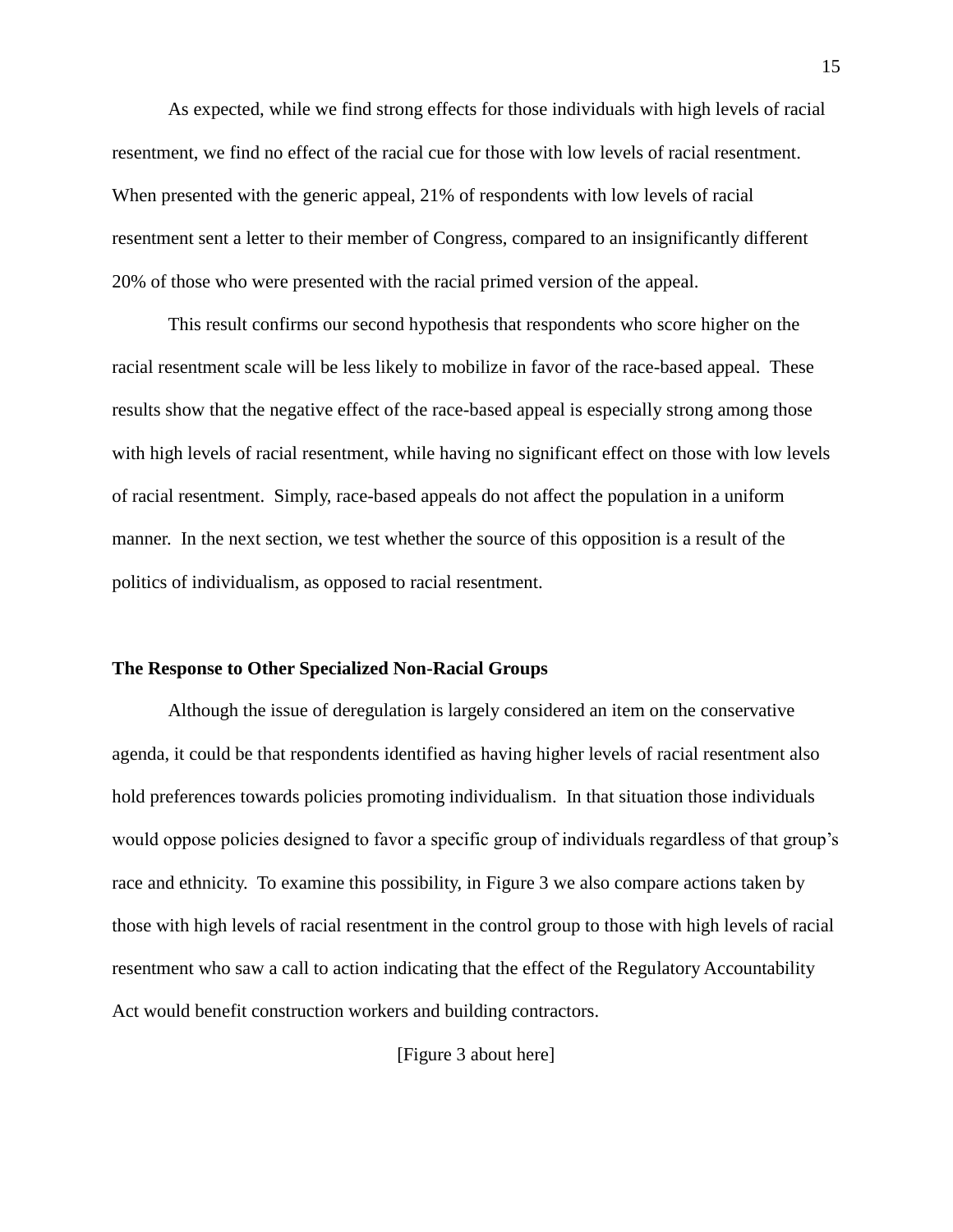Unlike the results previously shown in Figure 2, in this case respondents with high levels of racial resentment are no more or less likely to contact their member of Congress after reading a call to action that indicated that the legislation would benefit construction workers and building contractors when compared to similar individuals in the control group. The increase from 17.3% to 17.4% of individuals who contacted their member of Congress is statistically indistinguishable.<sup>11</sup> While an explicit statement indicating that racial minorities will benefit from the implementation of the legislation under consideration substantially decreases the willingness of individuals with racial resentment to take political action, there is no effect on the willingness of these individuals to participate when the benefits are designated to another specific non-racial subgroup. These results confirm our third hypothesis, which is that racially resentful respondents are more likely to mobilize in favor of the non-racial specialized group cue when compared to the race-based group cue.

## **Modeling Race Motivated Political Behavior**

 $\overline{\phantom{a}}$ 

To model the effects of racial resentment on the willingness of individuals to respond to grassroots mobilization, we build a model interacting respondents' racial resentment with the different treatments. In this model, we do not divide respondents into two artificial groups of high and low racial resentment, but rather scale a respondent's answers to the racial resentment questions onto a scale from zero to one. Table 3 contains a logit model predicting the likelihood that a respondent wrote a letter to a member of Congress after reading the appeal to do so. As we have mentioned previously, a common criticism of the racial resentment measure is that it actually captures political conservatism as opposed to racial resentment (Feldman and Huddy

 $<sup>11</sup>$ There is also no significant difference between those individuals with low levels of racial resentment, although, in</sup> this case, the percentage of respondents who contacted their member of Congress declined slightly.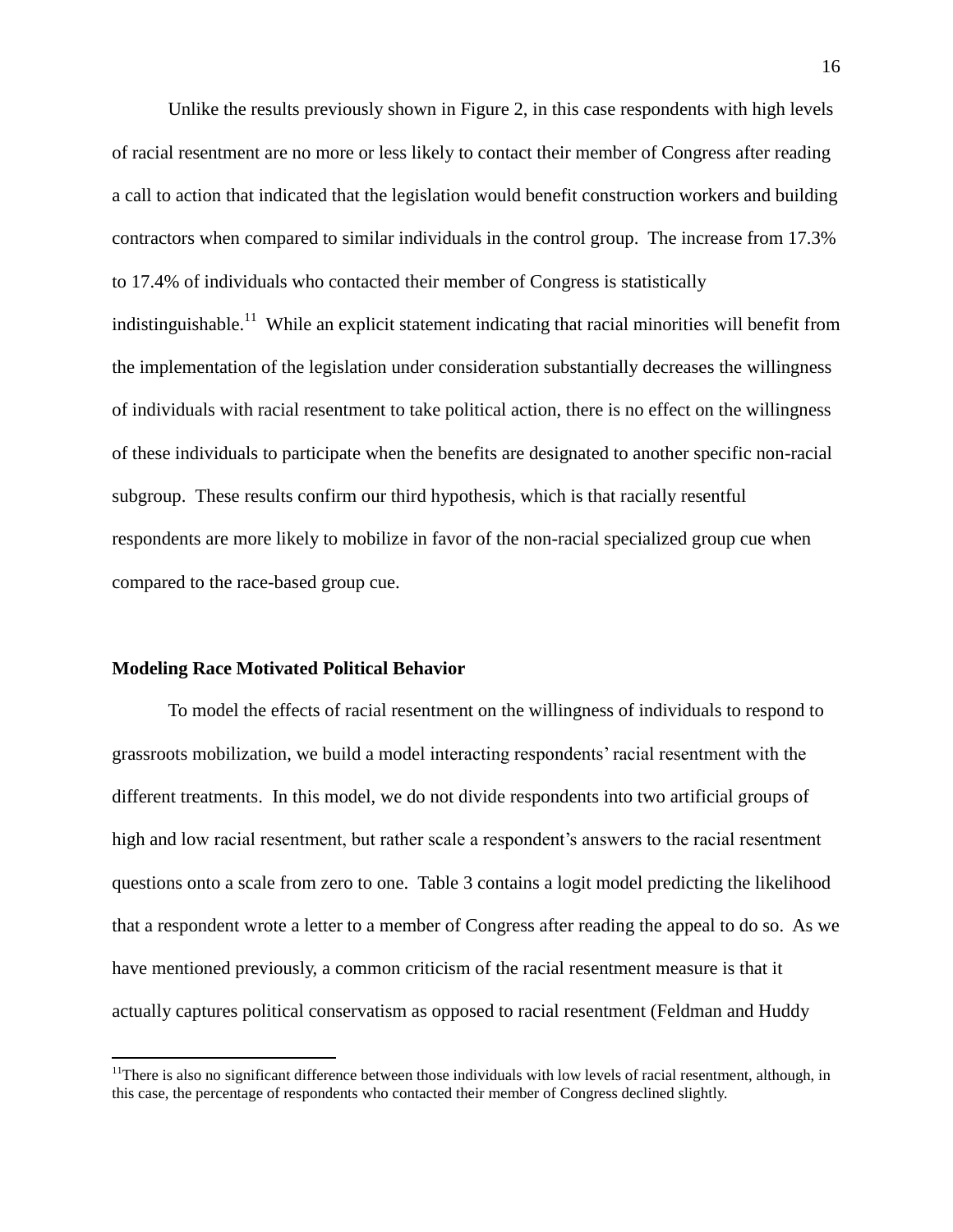2005). As an additional test of the different effects of racial resentment and conservatism above what we have previously done, we add an interaction between being shown the experimental texts and political conservatism of the respondent in a second model to see whether our results are driven by political conservatism.<sup>12</sup> Comparing the coefficients in the racial resentment model and the conservatism model show that our results are not driven by conservatism.

# [Table 3 about here]

In the model featuring the racial resentment variables, we find a consistent effect of the interaction between an individual's level of racial resentment and having seen the appeal containing racial cues. While the appeal containing the racial prime does not have an independent significant negative effect on the likelihood that the respondent will take action, those individuals who have higher levels of racial resentment are less likely to act when presented with a call to action that contains racial cues.

This response, however, is not the result of a conservative worldview that discourages government intervention or assistance. If the results are driven by political conservatism, we should expect respondents with a conservative ideology to disengage when shown both specialized group cues.<sup>13</sup> However, the second model shows the conservatism interaction to be insignificant with the racial cue and positive and significant with the non-racial specialized group cue. The insignificance of the conservatism interaction in conjunction with the significance of

 $\overline{\phantom{a}}$ 

 $12$  Although we have previously demonstrated that random assignment was successfully implemented, we also tested models that contained a battery of socioeconomic and controls routinely found to influence an individual's participation rates, as well as summary variables for an individual's political involvement in a range of political participatory activities in the past four years. The addition of these controls does not change the effects.

<sup>&</sup>lt;sup>13</sup> One might be concerned that businesses looking to hire minority employees might be viewed as "progressive" by conservative respondents. If so, we would expect ideology to have a negative effect when interacted with the racial priming treatment, and not racial resentment. We do not find that to be the case, suggesting that the decreased willingness of individuals to write their member of Congress after reading the text containing the racial and ethnic cues was not the result of conservatives being disinclined to support businesses they perceived to be progressive.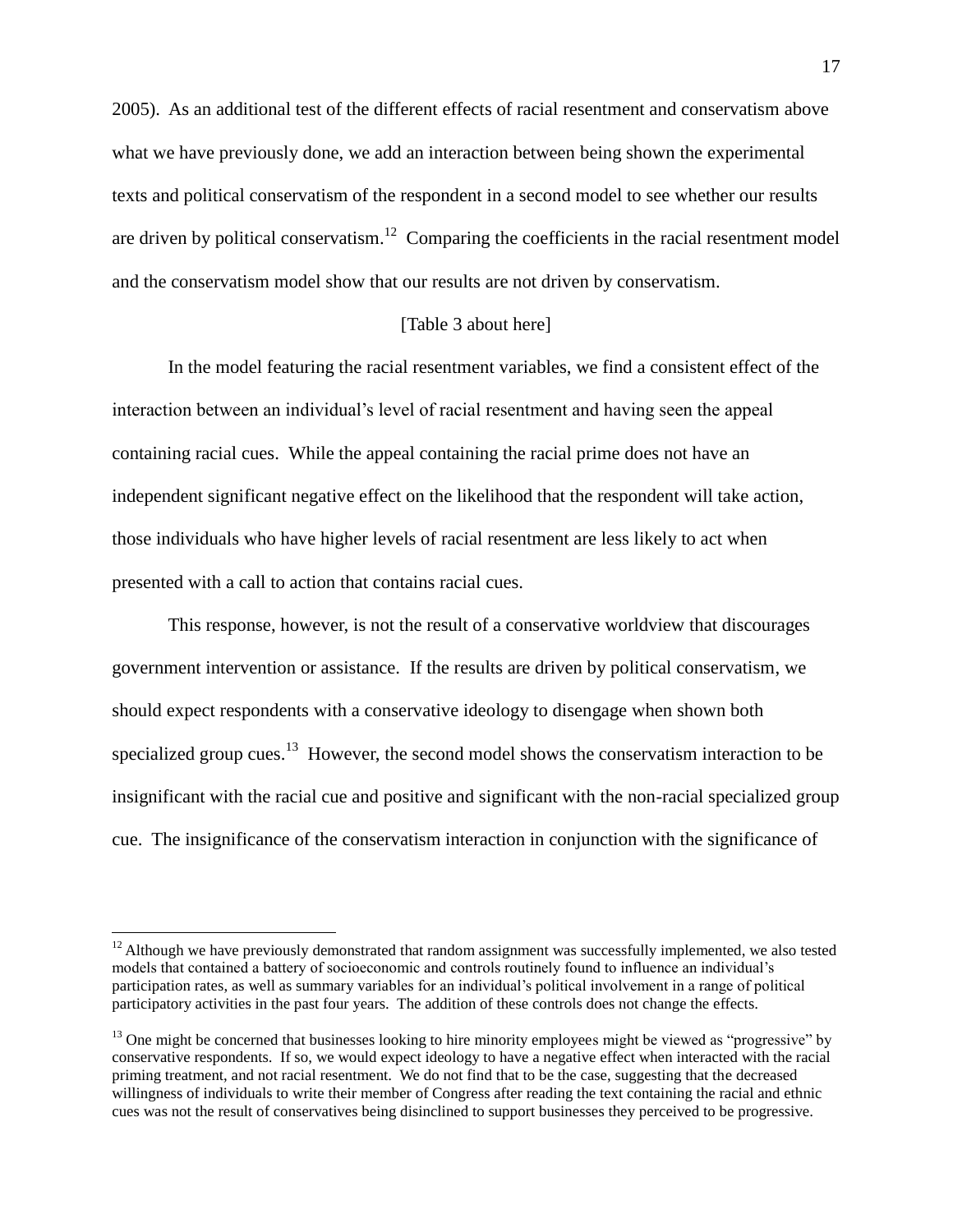the racial resentment interaction indicates that the racial resentment measure captures racial attitudes that the conservatism measure does not.

In addition, we should expect conservatives to support regulatory reforms that would lessen the role of government intervention in the business world. In confirmation of this, we find that individuals with a conservative ideology were marginally, albeit not quite significantly, more likely to respond to the call to action about regulatory burdens than the general public. Interestingly, the interaction between conservatism and the construction worker appeal is significant and positive, indicating that those who are politically conservative are actually more likely to support a construction worker appeal. We interpret this result to mean that political conservatives can be influenced by certain non-racialized group-specific appeals. Our findings indicate that respondents with higher levels of racial resentment were not acting in response to a conservative world view that disdains acting in support of a policy aimed at a specialized subgroup. Instead, these individuals were disinclined to support policies that specifically target ethnic minorities.

To illustrate the racial resentment interaction more meaningfully, we plot the predicted probability of political mobilization based on differing levels of racial resentment, while holding the other contributing factors at their means. These results are illustrated in Figure 4. As an individual's level of racial resentment increases from zero to one, the likelihood of an individual in the control group sending a letter to their member of Congress does not vary. The change in likelihood of those in the racial cue treatment group writing a member of Congress, however, decreases significantly and substantially from just under 19% to under 6%, as a respondent's level of racial resentment increases from zero to one.

[Figure 4 about here]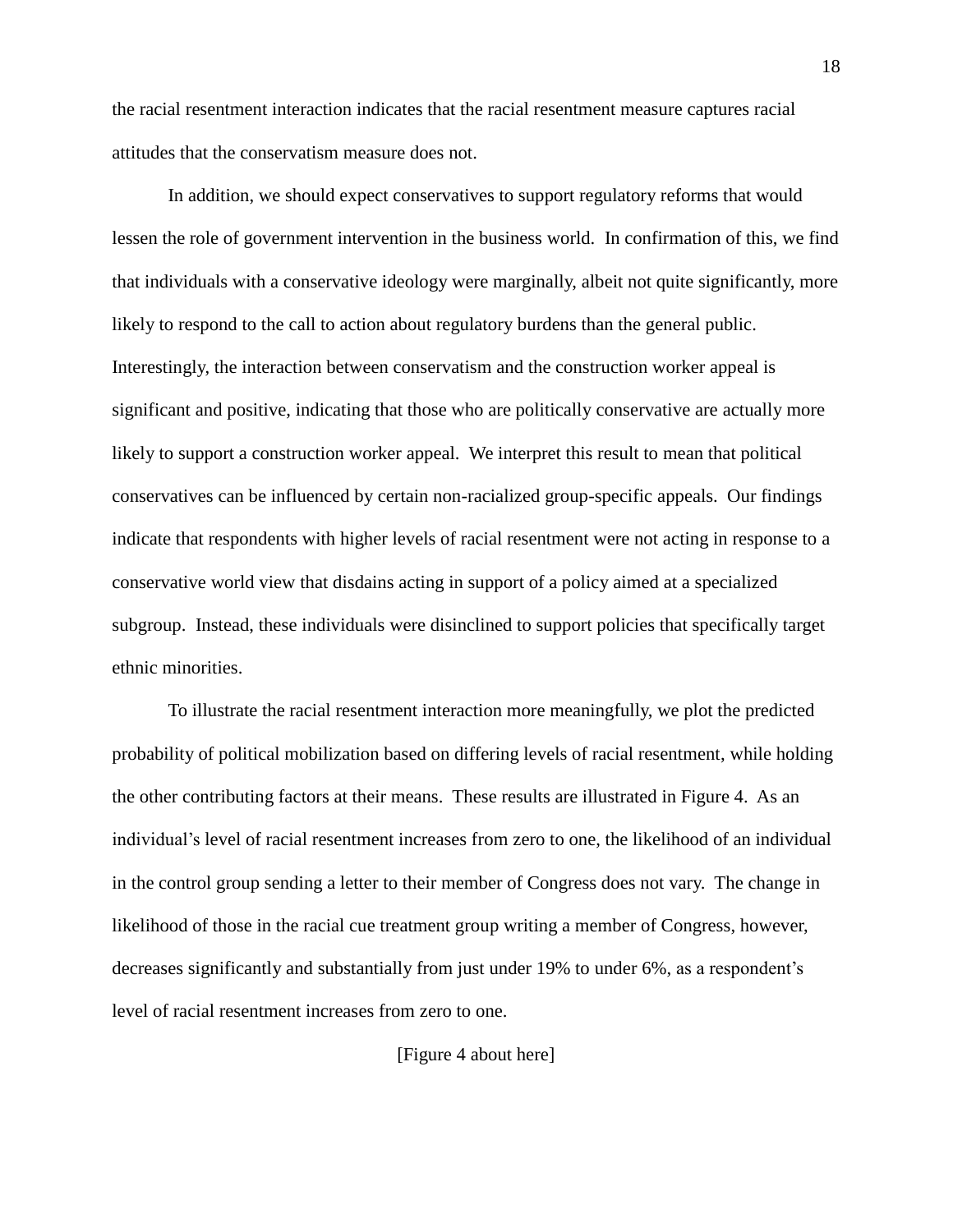#### **Discussion and Conclusion**

Our primary goal in this paper was to study the unexplored link between racial priming and political behavior. The findings presented here reflect previous findings that race plays a significant role in the public's evaluation of policy. More importantly, however, they also show that the addition of a racial cue has a significant influence on the decision of individuals to participate in the political process. Expressed opposition to public policies does not appear to be mere cheap talk, but also has a large effect on political behaviors as well. The effect of framing a policy as benefiting minorities has a significant effect, not only on the opinions of whites, but also on their willingness to become involved. The choices groups make to frame political debates not only affect public opinions, but they also affect the dynamics of who chooses to become involved in the political process. We show that those with higher levels of racial resentment are less likely to be willing to take political action in support of a cause that they perceive as benefitting ethnic and racial minorities.

Prior studies have tried to link racial attitudes with policy attitudes, but it has proven difficult to determine whether opposition to these policies is the result of racial animus or the politics of individualism (Kinder and Sanders 1996, Sniderman and Carmines 1997, Feldman and Huddy 2005). Taken in their totality, our findings have significant implications in the study of how racial attitudes affect political behavior. By using a policy that conservatives should support, we differentiate between the effect of a conservative ideology (a positive effect) and the effect of racial resentment (a negative effect) on the likelihood of an individual taking political action in response to an appeal that contained racial cues. The results of this study show that the pervasiveness of negative racial attitudes reaches into other aspects of political behavior. The magnitude of our results suggest that racial animus may manifest itself even more significantly in other types of political behavior that have not been traditionally studied in the literature.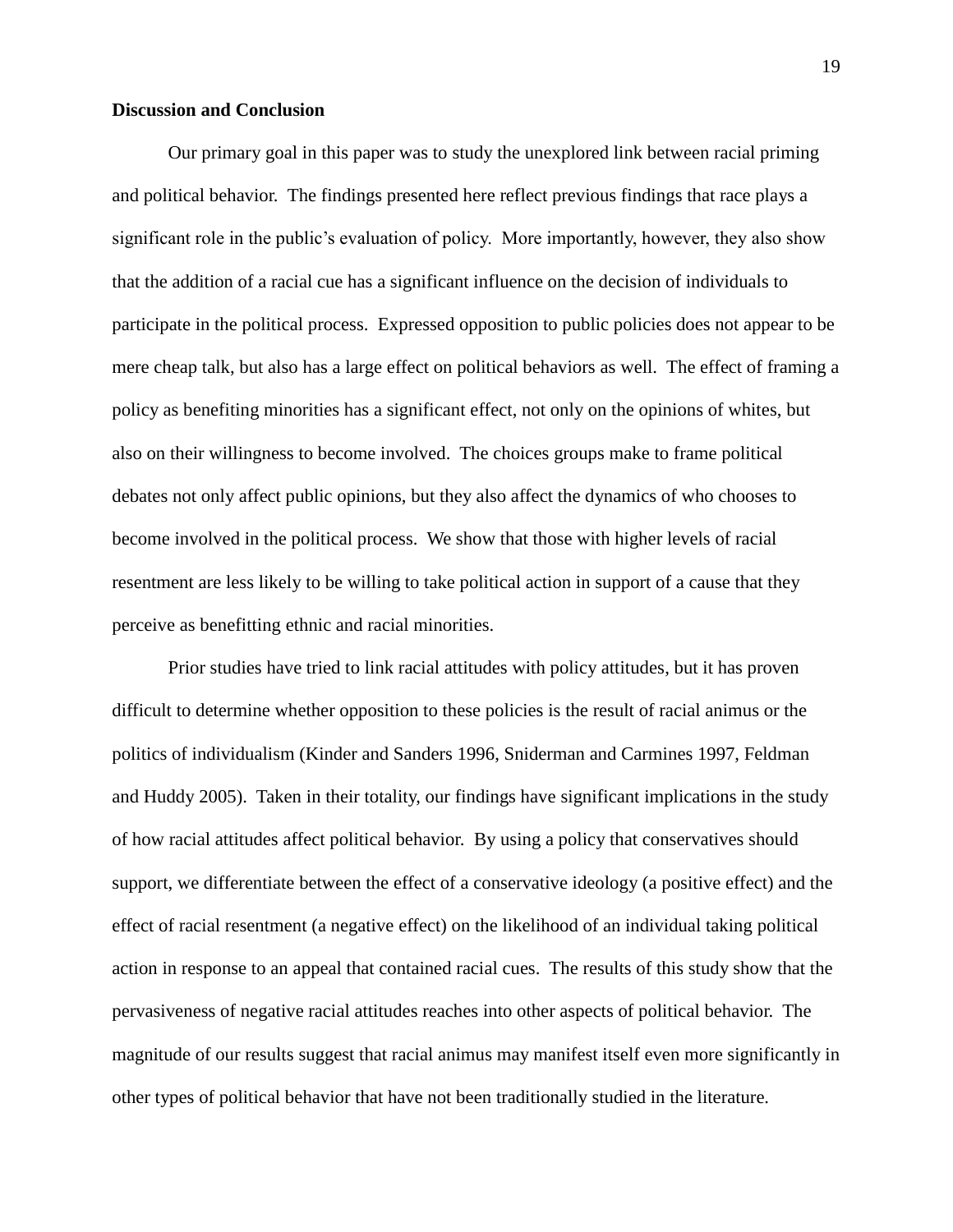Why might racial attitudes have such a strong effect on political engagement? The decision to engage in politics is an action that is distinct from the expression of political attitudes (Schuman and Presser 1980; Stout and Kline 2008). Recent work has suggested that social constructs play a role in the decision to vote and that political participation is a means of social expression (Garcia Bedolla and Michelson 2012; Rogers, Fox, and Gerber 2012). Race and ethnicity are key constructs in the creation of a social identity and the identification of in-group and out-group perceptions (Kinder and Kam 2010). As such, the connection of race to a social identity could play a large role in the decision to participate in a range of political activities.

Another possible explanation is that respondents might be less likely to racially selfmonitor in an experiment about political engagement as opposed to a study that explicitly tries to link racial attitudes to political attitudes. Racial self-monitoring has been found to have a significant effect on political behavior (Terkildsen 1993). Our test may be capturing the effect of racial attitudes without the moderating effect of racial self-monitoring.

The implications of our study are potentially far-reaching. Political action has a significant influence on public policy by acting as a direct link between citizens and their elected representatives and is considered one of the central pillars of a healthy and responsible democracy (Ainsworth 1993; Bergan 2009; Butler and Nickerson 2011; Cigler and Loomis 2011; Kollman 1998). If racial attitudes have such a significant effect on political engagement, it is feasible that political elites or interest groups could use racial priming, either intentionally or unintentionally, to motivate or demotivate political action. In addition, as America becomes an increasingly diverse country, race will also likely become a more prevalent influence on our political and social identities (Craig and Richeson 2014). Given the changing racial dynamics in America, the pervasive effect of race on political action may become even more significant over time.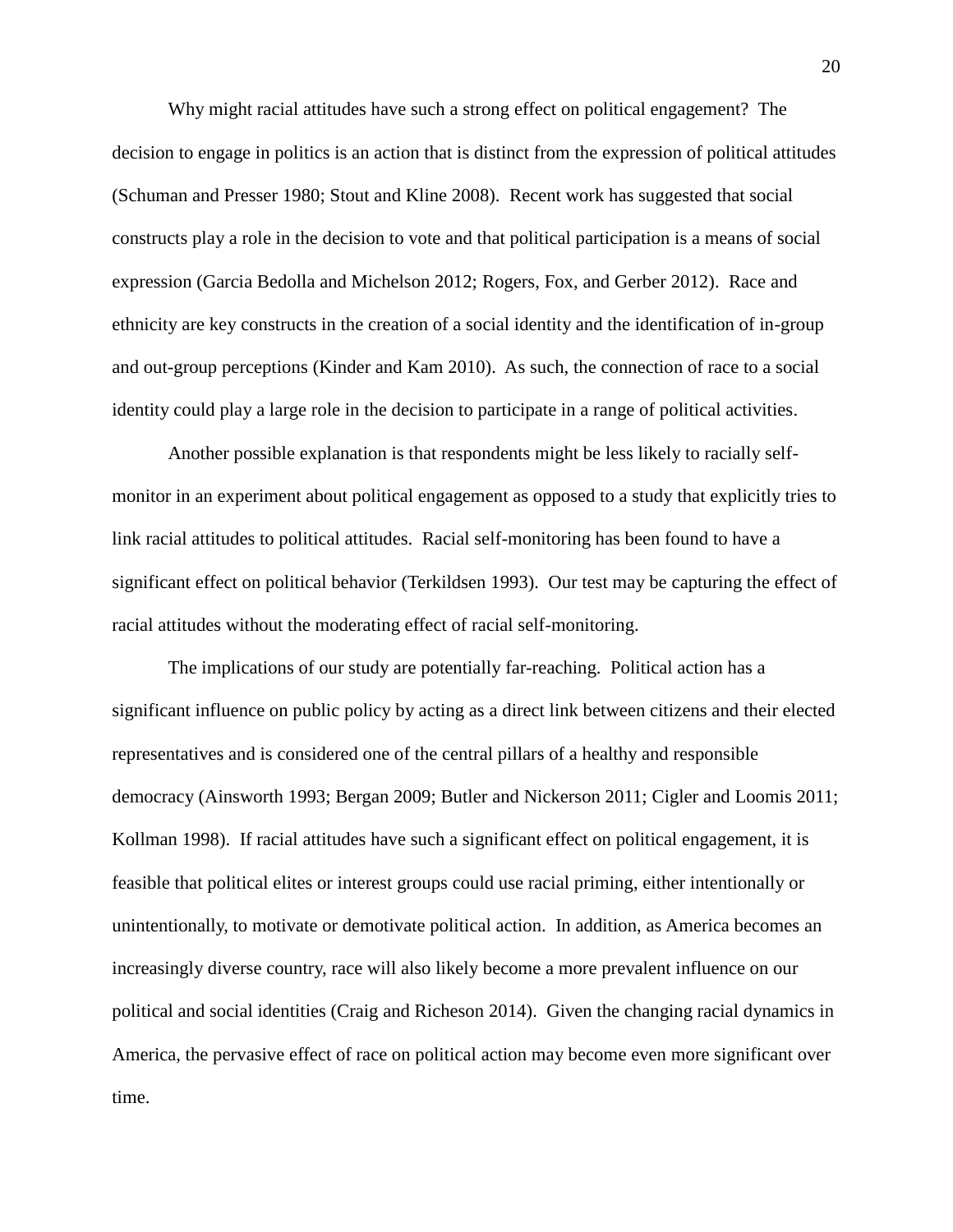While we find strong evidence that racial cues can demotivate whites from participating politically, we recognize that this study remains narrow in its focus. In this study, we focus on race as primarily a demotivating variable in political action among whites. We also believe it is theoretically plausible that racial cues could motivate these same individuals to participate. Racial cues, along with the right political action appeals, could possibly move those with highdegrees of racial resentment into political action. Likewise, racial cues might also be an effective tool in mobilizing minority groups into political action as well. The results from this study open up new avenues of research in order explore these possibilities.

In closing, while others have suggested that the effects of race no longer influence the actual political behaviors of white Americans, we find evidence to the contrary. We find that that race continues to play a significant and substantial role in the decision of white Americans to participate in political activities. Racial primes reduce the likelihood that white Americans will respond to grassroots mobilization techniques commonly found in political calls to action.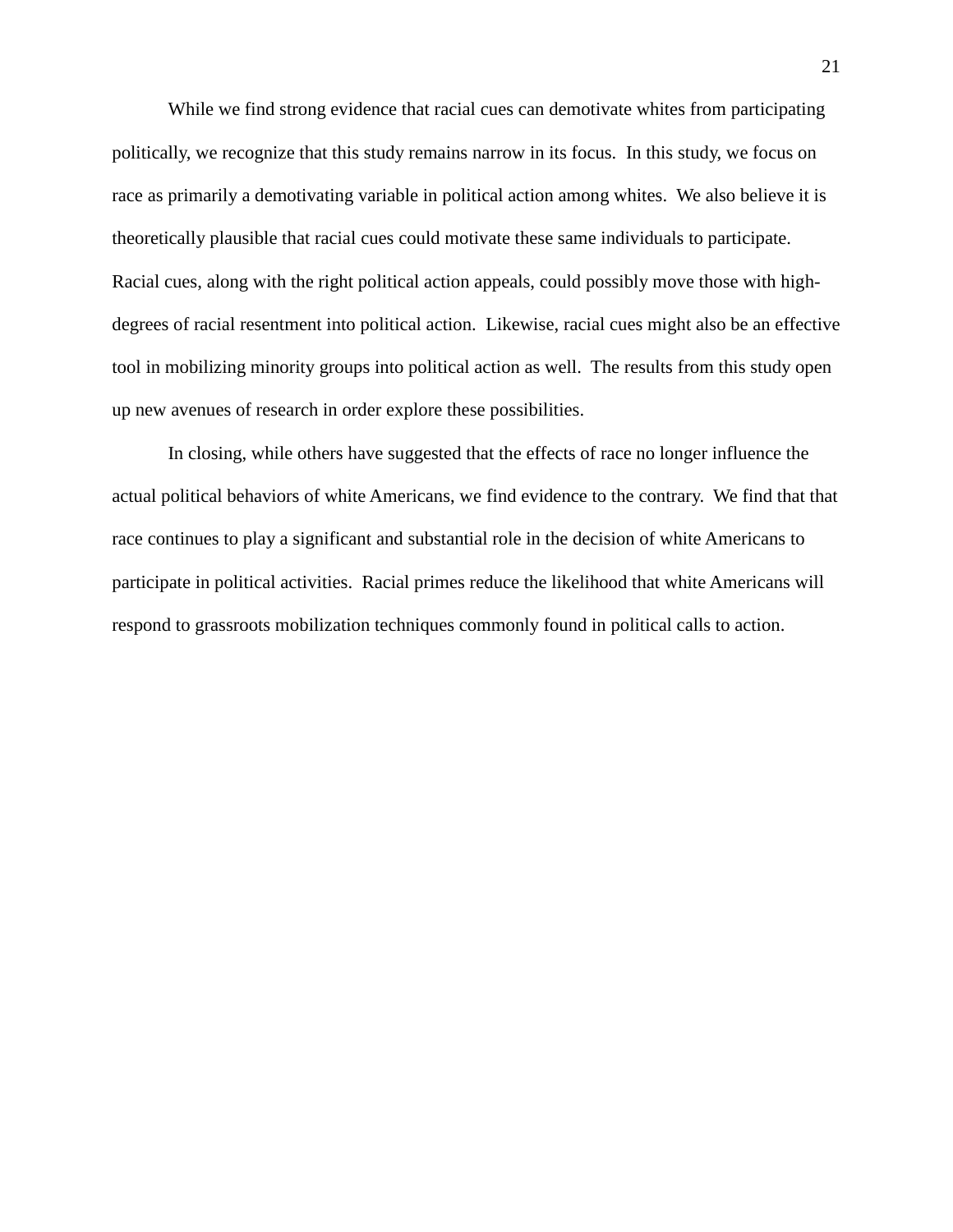#### **Appendix**

The full text of the baseline appeal to action with the racial prime in parentheses and italics was as follows, with the bold emphasis is in the original:

"Our nation's economic recovery needs job growth. Yet, increased regulatory burdens are instead stopping companies from hiring, with employers citing 'regulatory uncertainty' as their top reason for their inability to hire new *(racial and ethnic minority)* workers and get our economy moving again. (*The group most hurt by these unfair regulations is minority workers.)* According to the Small Business Administration, the annual cost of federal regulations increased to more than \$1.75 trillion in 2008. While all citizens pay some portion of these costs, the distribution of the burden heavily falls on businesses, with small businesses bearing the largest impact. This is one of the major barriers to increasing employment (*among minorities)*. However, recently the Regulatory Accountability act was introduced in the House and Senate to improve accountability and the integrity of the rulemaking process.

**We need your support to reform the way regulation is formed in Washington and help businesses hire more (***minority)* **workers. If you are willing to write a letter to your senator to tell your members of Congress to support the Regulatory Accountability Act, which would update the process by which federal agencies promulgate regulations, easing the burden on small businesses and allowing businesses to hire new workers and decrease the nation's unemployment rate (***among minorities)***, please check yes below."**

The full text of the appeal to action that included the construction workers and building contractor prime was as follows, with the bold emphasis is in the original:

"Our nation's economic recovery needs job growth. Yet, increased regulatory burdens are instead stopping companies from hiring, with employers citing 'regulatory uncertainty' as their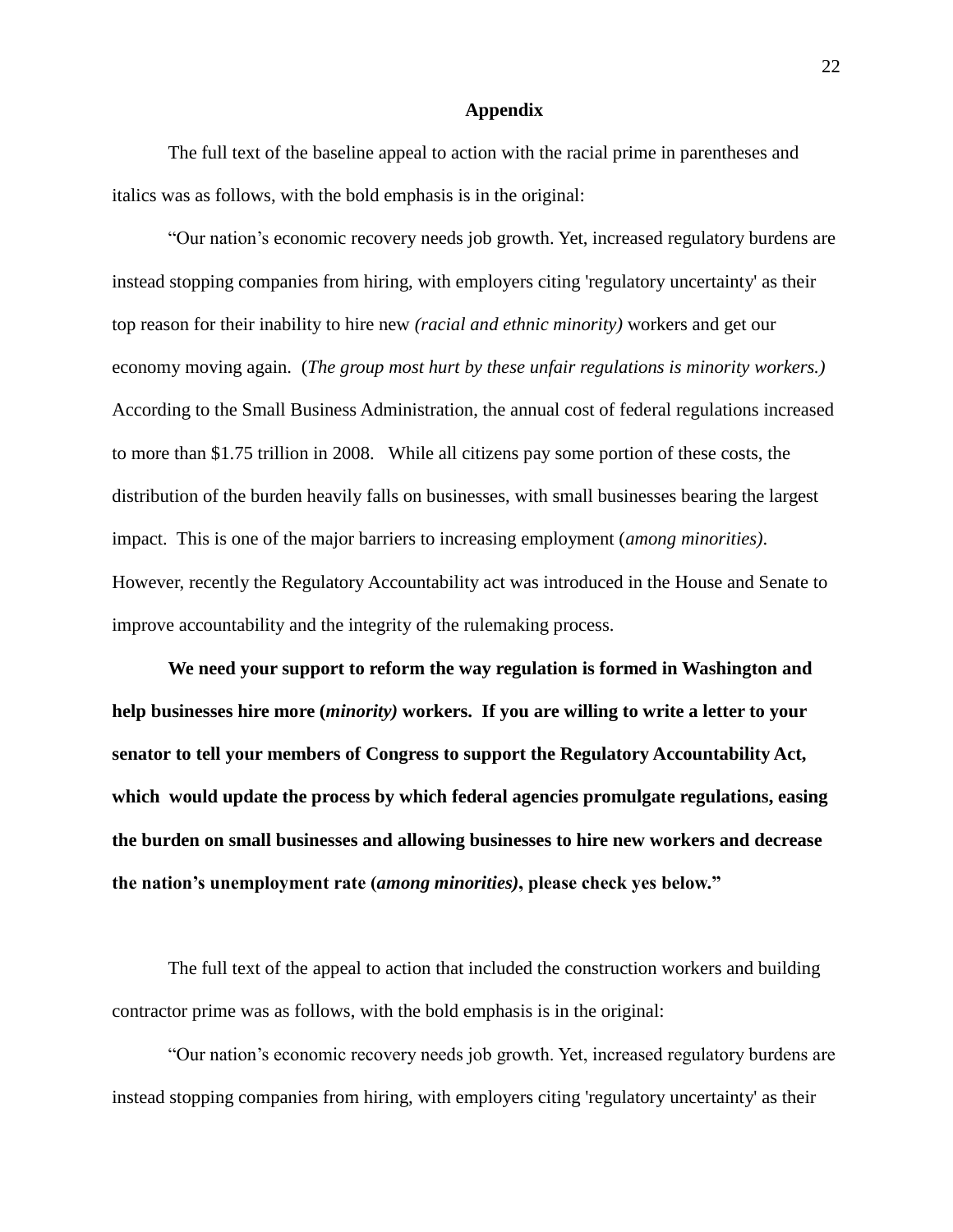top reason for their inability to hire new workers and get our economy moving again. The group most hurt by these unfair regulations is building contractors and construction workers. According to the Small Business Administration, the annual cost of federal regulations increased to more than \$1.75 trillion in 2008. While all citizens pay some portion of these costs, the distribution of the burden heavily falls on businesses, with small businesses and building contractors bearing the largest impact. This is one of the major barriers to increasing employment among construction workers. However, recently the Regulatory Accountability act was introduced in the House and Senate to improve accountability and the integrity of the rulemaking process.

**We need your support to reform the way regulation is formed in Washington and help businesses, especially building contractors, hire more workers. If you are willing to write a letter to your senator to tell your members of Congress to support the Regulatory Accountability Act, which would update the process by which federal agencies promulgate regulations, easing the burden on small businesses and allowing building contractors to hire new construction workers and decrease the nation's unemployment rate in the construction industry, please check yes below."** 

#### **Acknowledgements**

The authors are very grateful to Marisa Abrajano, Megan Becker, Chris Fariss, James Fowler, Zoli Hajnal, Aaron Hagler, Brad LeVeck, Johanna Schuster-Craig, Candis Watts Smith, and the Human Nature Group at UC-San Diego for their assistance and advice on this project. A previous version of this paper was presented at the 2012 meetings of the Midwest Political Science Association. All errors, of course, remain our own.

The authors declare they have no conflict of interest.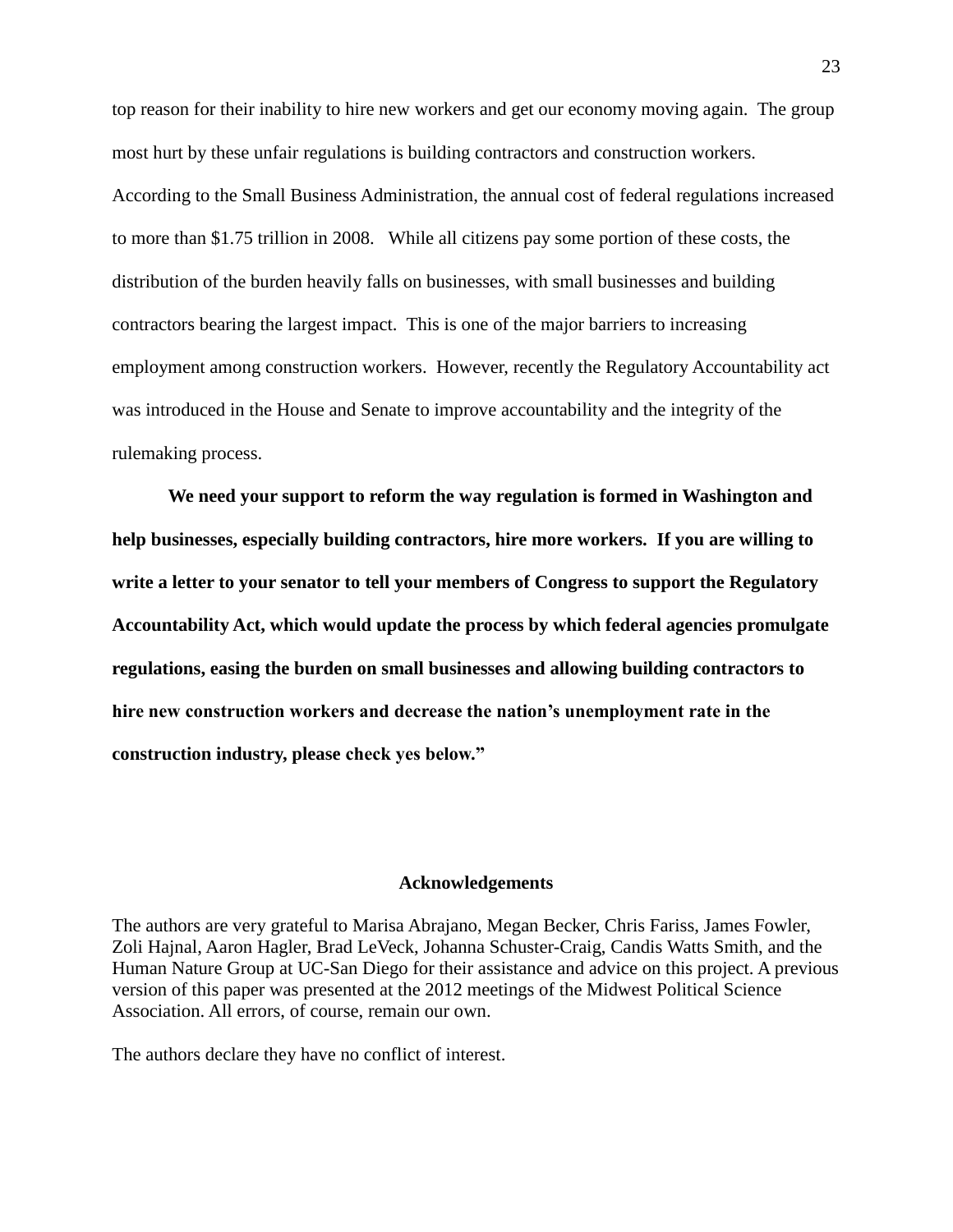Figure 1 Percentage of Respondents Who Wrote their Member of Congress



Note: There is a significant difference between response rate to the Minority Advocacy appeal and the Control (All Advocacy), p<.05. There is no significant difference between the Construction Advocacy appeal and the Control.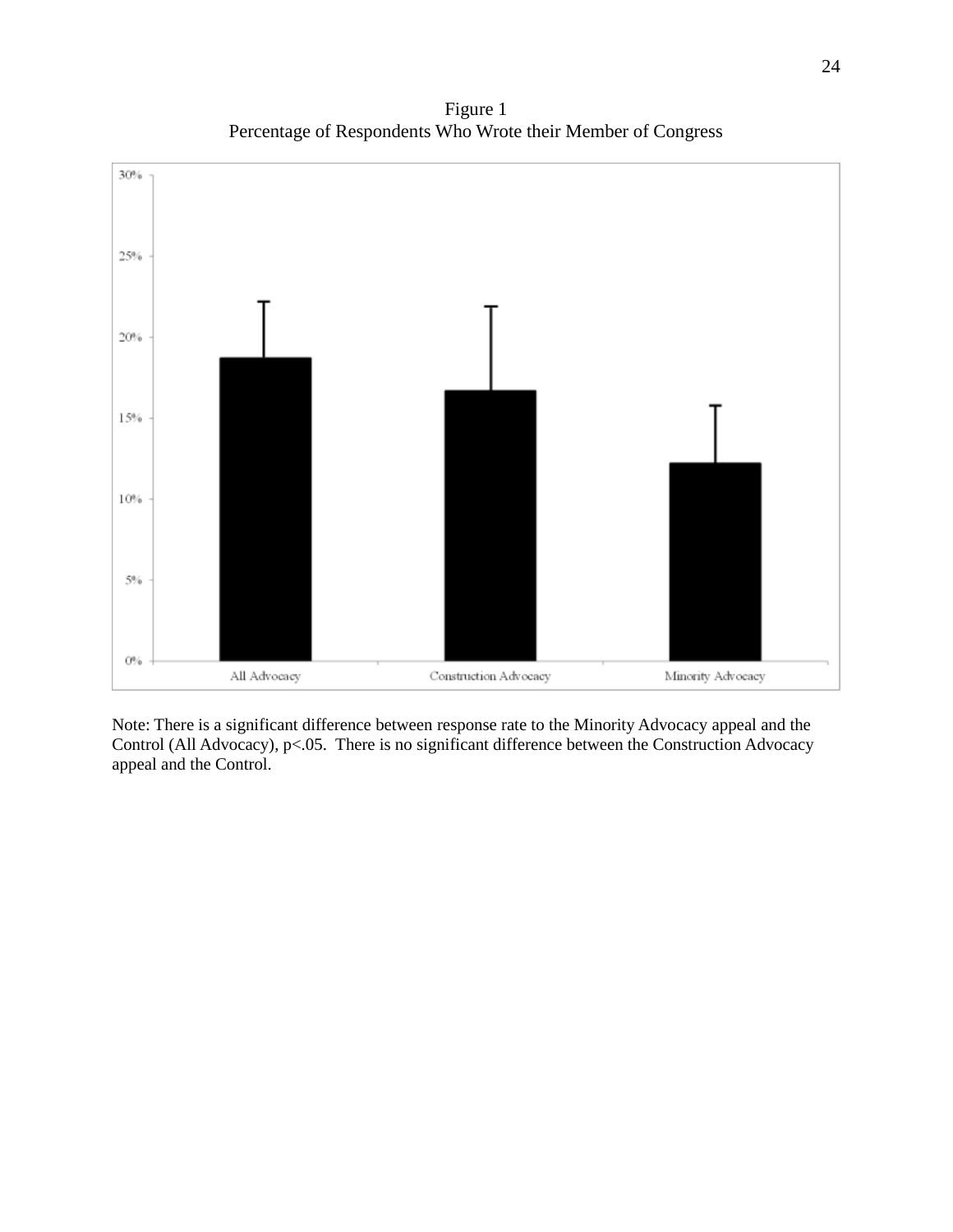Figure 2 Percentage of Respondents Who Wrote their Member of Congress by Levels of Racial Resentment



Note: The difference between the response rates to the two calls to action for individuals with high levels of racial resentment is significant at p<.01. There is no significant difference between the response rates of individuals with low levels of racial resentment.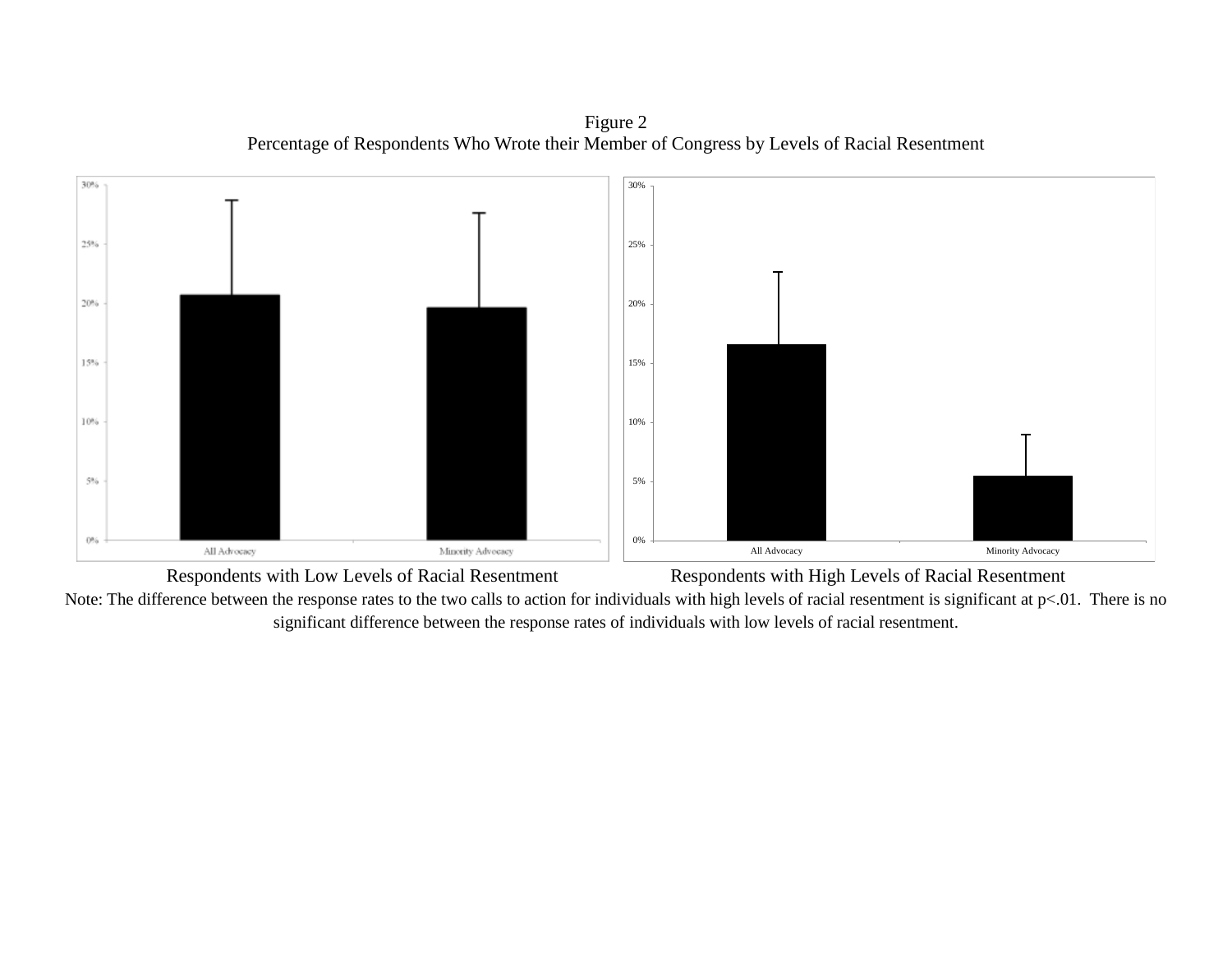# Figure 3 Percentage of Respondents with High Levels of Racial Resentment Who Wrote their Member of Congress



Note: There is no significant difference between the response rates to the two calls to action for individuals with high levels of racial resentment to the treatment (Construction Advocacy) and the control (All Advocacy).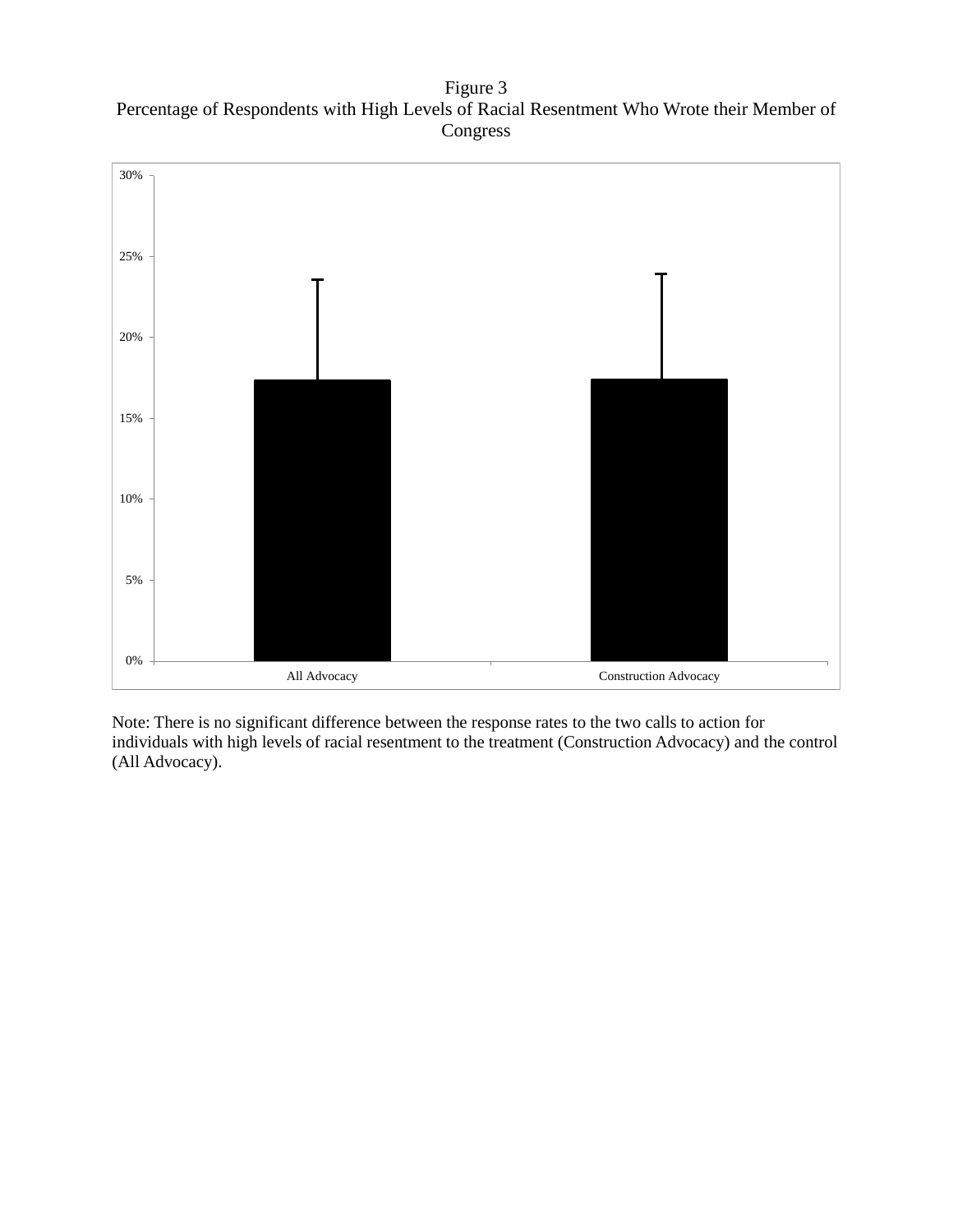Figure 4 Likelihood of Respondent Contacting Member of Congress

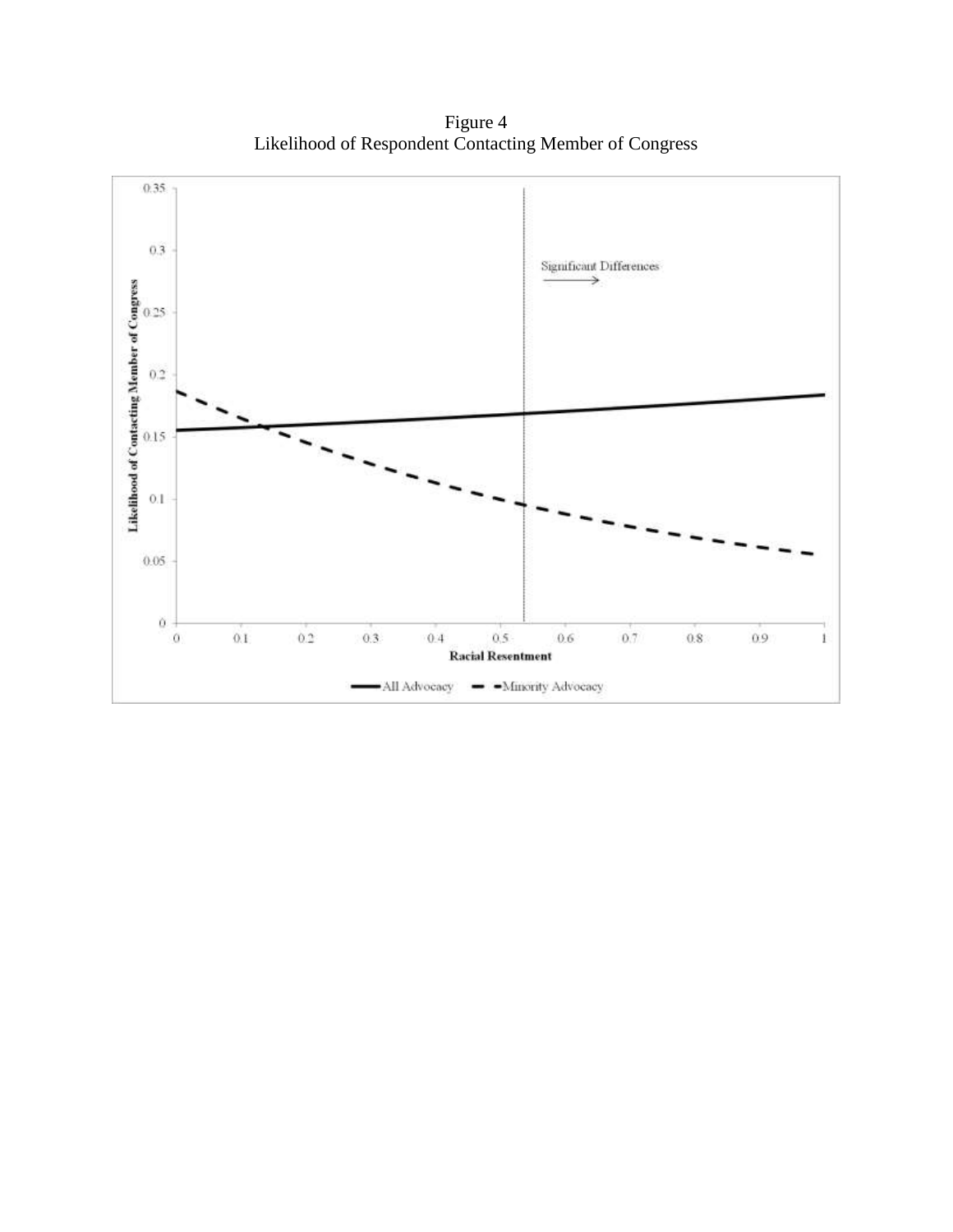Table 1 Comparison of Survey Sample to 2010 ANES Evaluations of Government and Society Study II

|                                        | <b>Survey Sample</b> | <b>ANES 2010</b> |
|----------------------------------------|----------------------|------------------|
| % Voted in 2008 Election               | 68.89                | 78.04            |
| % Previously Contacted Public Official | 43.47                | 20.88            |
| % Volunteered with a Campaign          | 9.17                 | 6.79             |
| $\%$ with Income <\$40K                | 63.61                | 28.29            |
| % with less than a College Degree      | 50.56                | 66.77            |
| % Under 35                             | 64.86                | 18.72            |
| % Conservative or Very Conservative    | 21.38                | 28.19            |
| % Republican                           | 19.59                | 33.02            |
| % No Racial Resentment                 | 31.90                | 22.95            |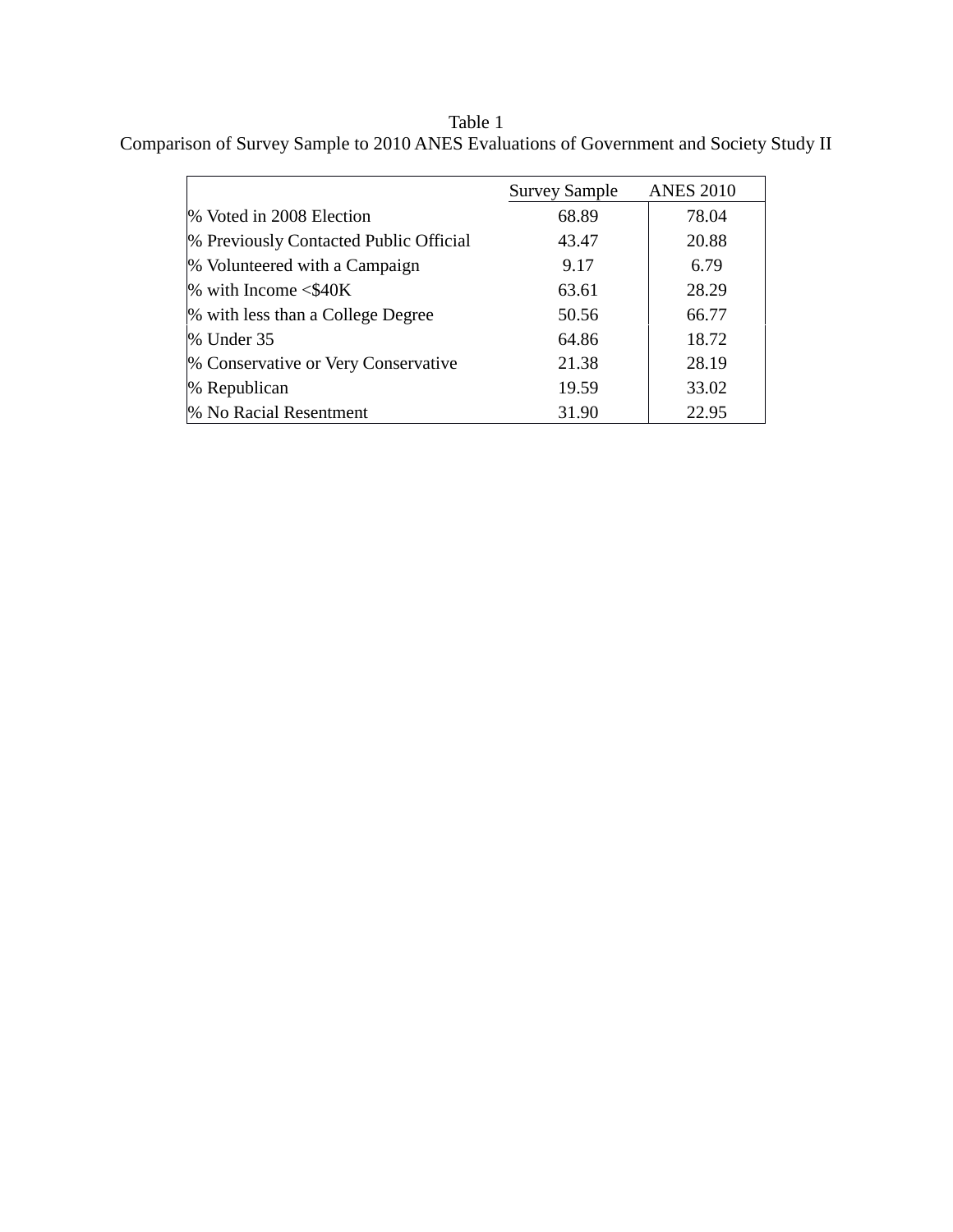Table 2 Comparison of Racial-Resentment and Conservatism Among Whites in the Sample

| <b>Levels of Racial Resentment</b> | Frequency | Percent |
|------------------------------------|-----------|---------|
| Racial-Resentment 1                | 135       | 18.75   |
| Racial-Resentment 2                | 84        | 11.67   |
| Racial-Resentment 3                | 88        | 12.22   |
| Racial-Resentment 4                | 96        | 13.33   |
| Racial-Resentment 5                | 94        | 13.06   |
| Racial-Resentment 6                | 116       | 16.11   |
| Racial-Resentment 7                | 107       | 14.86   |
| <b>Ideology</b>                    |           |         |
| Very Liberal                       | 119       | 16.53   |
| Liberal                            | 249       | 34.58   |
| Moderate                           | 198       | 27.50   |
| Conservative                       | 131       | 18.19   |
| Very Conservative                  | 23        | 3.19    |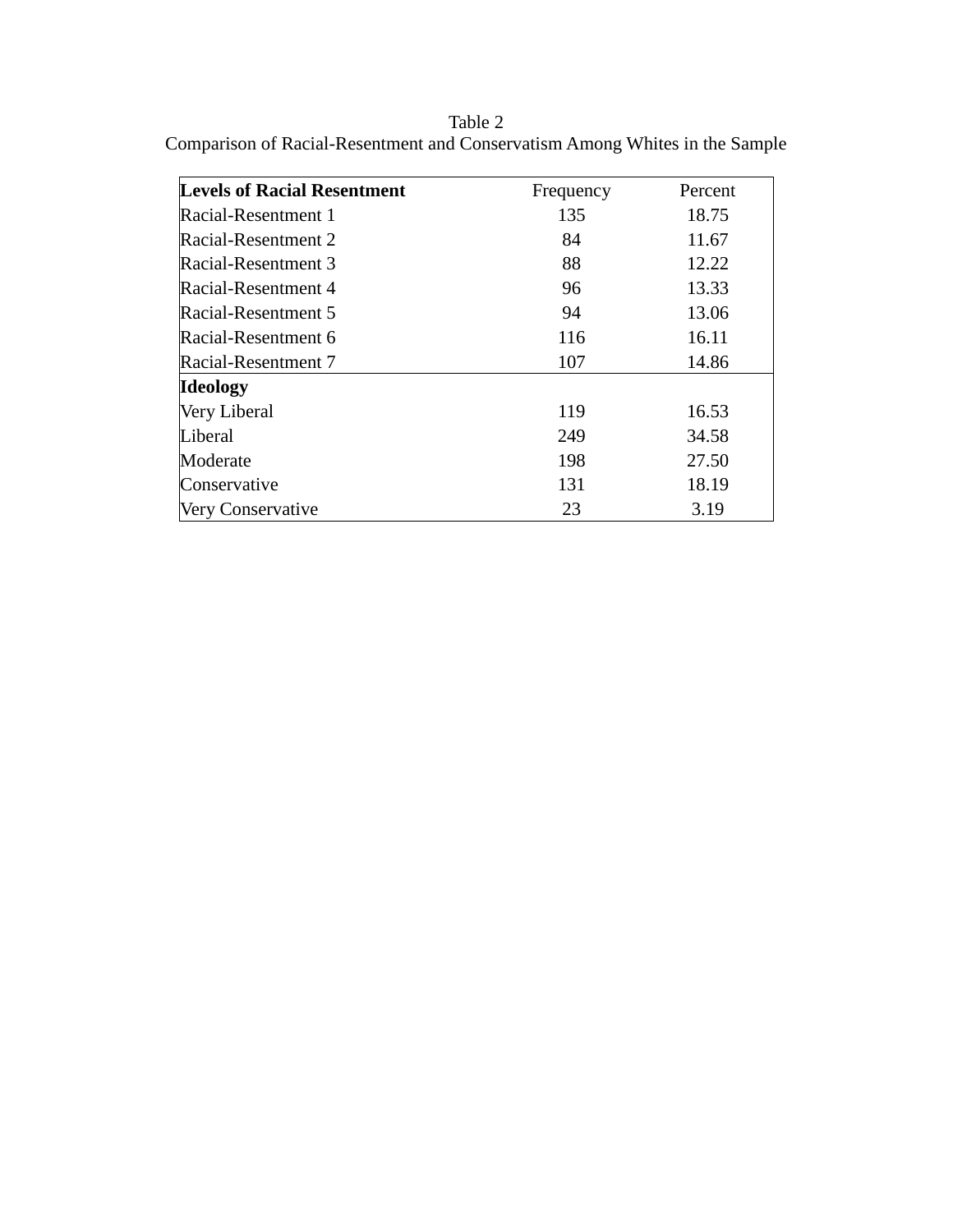|                                                    | (1)        | (2)                       |
|----------------------------------------------------|------------|---------------------------|
|                                                    |            | Wrote Letter Wrote Letter |
|                                                    |            |                           |
| Race Primed Appeal                                 | 0.062      | $-0.393$                  |
|                                                    | (0.406)    | (0.437)                   |
| <b>Construction Primed Appeal</b>                  | $-0.493$   | $-1.230**$                |
|                                                    | (0.440)    | (0.485)                   |
| <b>Racial Resentment</b>                           | $-0.395$   | $-0.641$                  |
|                                                    | (0.507)    | (0.356)                   |
| Racial Resentment X Race Appeal                    | $-1.621*$  |                           |
|                                                    | (0.784)    |                           |
| Racial Resentment X Construction Appeal            | 0.507      |                           |
|                                                    | (0.717)    |                           |
| Conservative Ideology                              | 0.592      | $-0.044$                  |
|                                                    | (0.466)    | (0.649)                   |
| Conservatism X Race Appeal                         |            | $-0.634$                  |
|                                                    |            | (0.990)                   |
| <b>Conservatism X Construction Appeal</b>          |            | 2.519**                   |
|                                                    |            | (0.954)                   |
| Constant                                           | $-1.508**$ | $-1.136**$                |
|                                                    | (0.466)    | (0.294)                   |
| Observations                                       | 720        | 720                       |
| Pseudo R-Squared                                   | 0.026      | 0.0323                    |
| Log-Likelihood                                     | $-298.0$   | $-296.2$                  |
| Logit Coefficients. Standard errors in parentheses |            |                           |

Table 3 Likelihood of Individuals Contacting Member of Congress

\*\*  $p<0.01$ , \*  $p<0.05$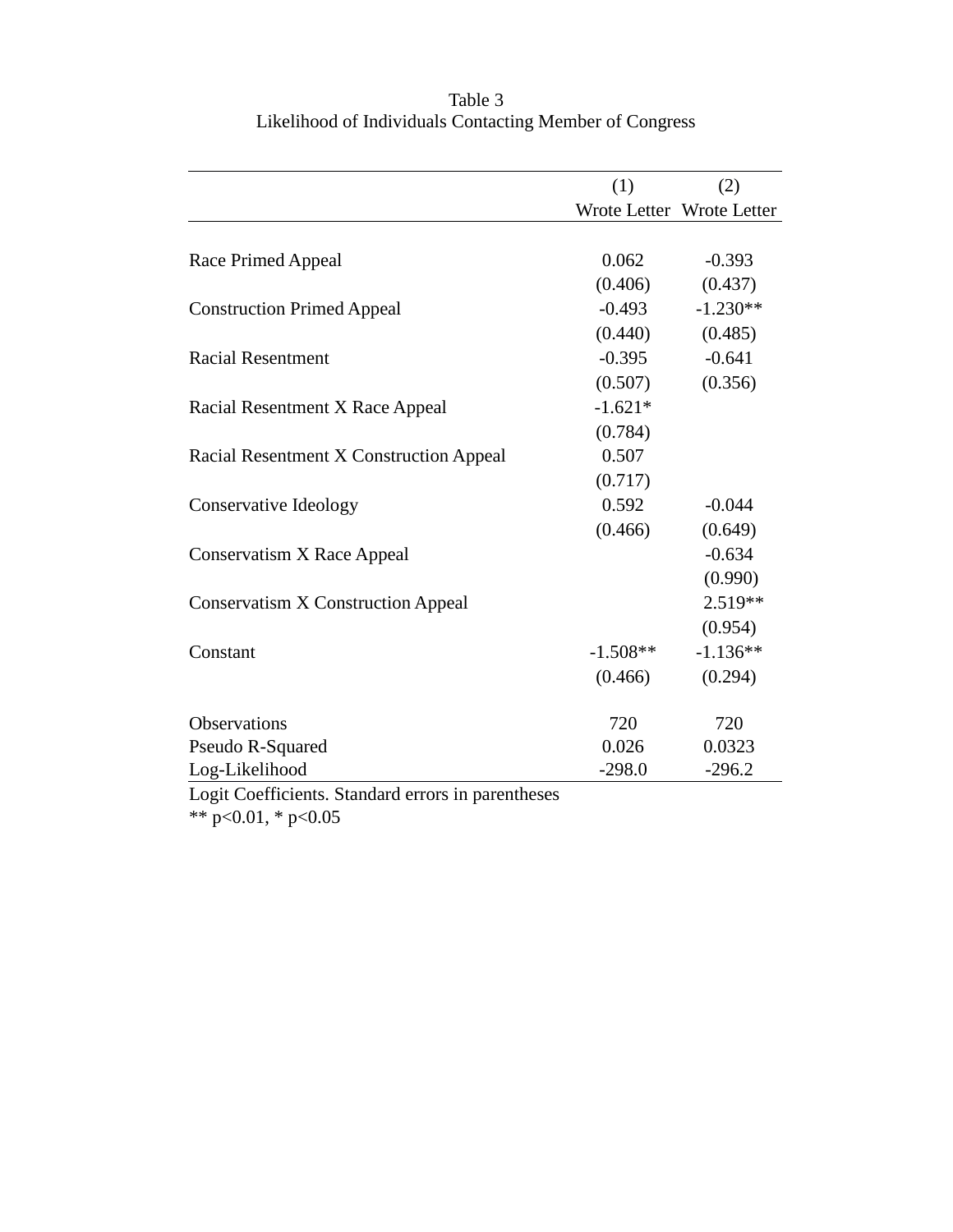#### **Bibliography**

- Abramowitz, Alan. 1994. "Issue Evaluation Reconsidered: Racial Attitudes and Partisanship in the U.S. Electorate." *American Journal of Political Science* 38(1): 1–24.
- Ainsworth, Scott. 1993. "Regulating Lobbyists and Interest Group Influence." *Journal of Politics* 55(1): 41–56.
- Berinsky, Adam J. 1999. "The Two Faces of Public Opinion." *American Journal of Political Science* 43(4): 1209–30.
- Berinsky, Adam J.. 2004. *Silent Voices: Public Opinion and Political Participation*. Princeton, NJ: Princeton University Press.
- Berinsky, Adam J., Gregory A. Huber, and Gabriel S. Lenz. 2012. "Evaluating Online Labor Markets for Experimental Research: Amazon.com's Mechanical Turk." *Political Analysis* 20(3):351-368.
- Berinsky, Adam J., Michele F. Margolis, and Michael W. Sances. 2013. "Separating the Shirkers from the Workers? Making Sure Respondents Pay Attention on Self-Administered Surveys." *American Journal of Political Science* 58(3):739-753.
- Bergen, Daniel E. 2009. "Does Grassroots Lobbying Work? A Field Experiment Measuring the Effects of an e-Mail Lobbying Campaign on Legislative Behavior." *American Politics Research* 37(2):327-352.
- Bobo, Lawrence, and James R. Kluegel. 1993. "Opposition to Race-Targeting: Self-Interest, Stratification Ideology, or Racial Attitudes." *American Sociological Review* 58: 443–64.
- Brown, Clifford W., Lynda W. Powell, and Clyde Wilcox. 1995. *Serious Money: Fundraising and Contributing in Presidential Nomination Campaigns*. Cambridge: Cambridge University Press.
- Buhrmester, Michael, Tracy Kwang, and Samuel D. Gosling. 2011. "Amazon's Mechanical Turk: A New Source of Inexpensive, yet High-Quality Data?" *Perspectives on Psychological Science* 6(1): 3–5.
- Butler, Daniel M., and David W. Nickerson. 2011. "Can Learning Constituency Opinion Affect How Legislators Vote? Results from a Field Experiment." *Quarterly Journal of Political Science* 6(1): 55–83.
- Carmines, Edward G., and W. Richard Merriman. 1993. "The Changing American Dilemma: Liberal Values and Racial Policies." In *Politics, Prejudice, and the American Dilemma*, eds. Paul M. Sniderman, Phillip E. Tetlock, and Edward G. Carmines. Stanford, CA: Stanford University Press.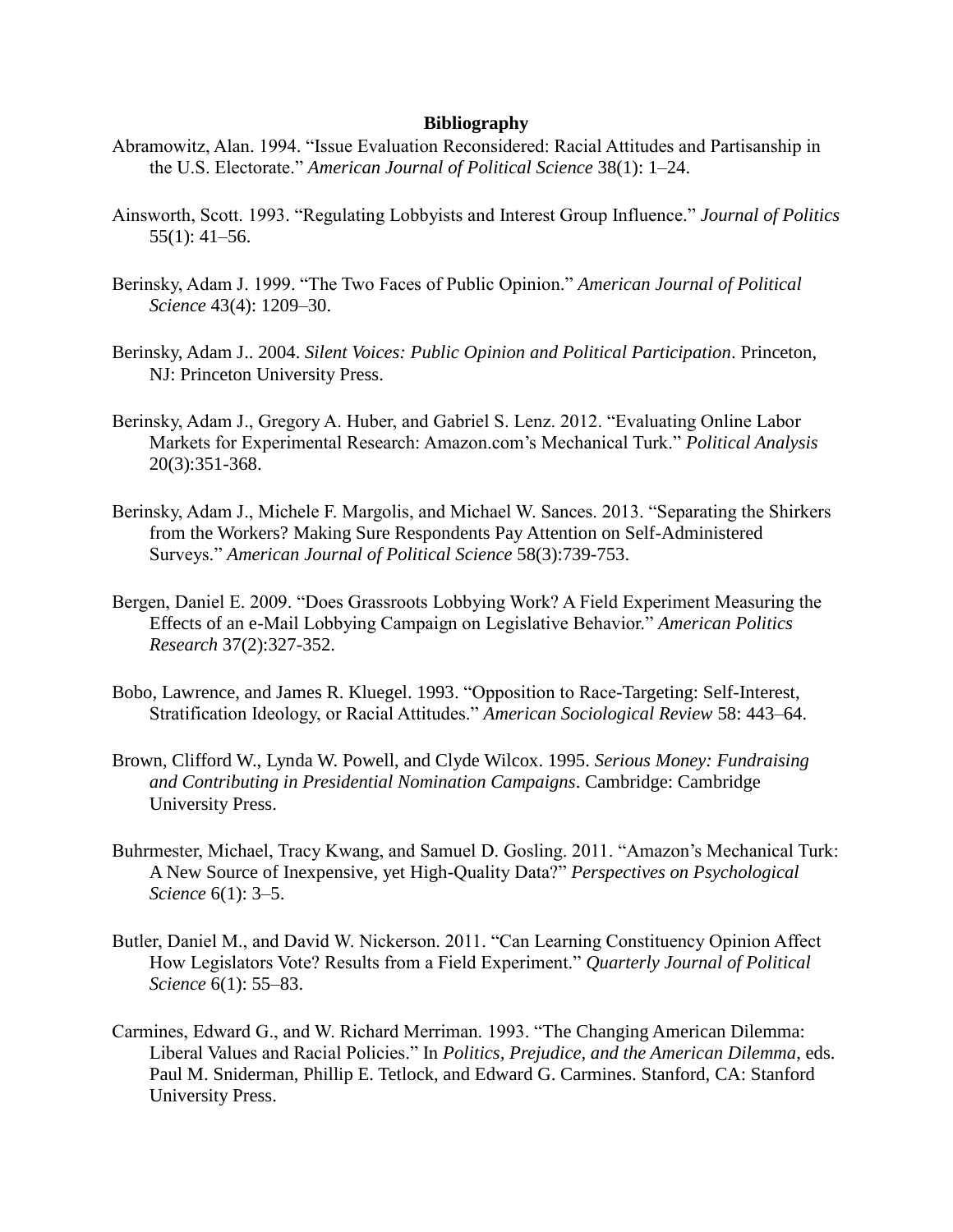- Cho, Wendy K Tam, and James G. Gimpel. 2007. "Prospecting for (Campaign) Gold." *American Journal of Political Science* 51(2): 255–68.
- Cigler, Allen J., and Burdett Loomis. 2011. *Interest Group Politics*. 8th ed. Washington, D.C.: CQ Press.
- Craig, Maureen A., and Jennifer A. Richeson. 2014. "On the Precipice of a 'Majority-Minority' America: Perceived Status Threat from the Racial Demographic Shift Affects White Americans' Political Ideology." *Psychological Science* 25(6): 1189-1197.
- Congressional Management Foundation. 2008. *Communicating with Congress: Recommendations for Improving the Democratic Dialogue.*  http://www.congressfoundation.org/storage/documents/CMF\_Pubs/cwc\_recommendationsr eport.pdf (accessed 8/25/2014).
- Druckman, James N., and Cindy D. Kam. 2011. "Students as Experimental Participants: A Defense of the 'Narrow Data Base.'" In *Handbook of Experimental Political Science*, eds. James N. Druckman, Donald P. Green, James H. Kuklinski, and Arthur Lupia. New York: Cambridge University Press.
- Federico, Christopher M., and Jim Sidanius. 2002. "Racism, Ideology, and Affirmative Action Revisited: The Antecedents and Consequences of 'Principled Objections' to Affirmative Action." *Journal of Personality and Social Psychology* 82(4): 488–502.
- Feldman, Stanley, and Leonie Huddy. 2005. "Racial Resentment and White Opposition to Race-Conscious Programs: Principles or Prejudice?" *American Journal of Political Science* 49(1): 168–83.
- Francia, Peter L., John C. Green, Paul S. Herrnson, Lynda W. Powell, and Clyde Wilcox. 2003. *The Financiers of Congressional Elections: Investors, Ideologues and Intimates*. New York: Columbia University Press.
- García Bedolla, Lisa, and Melissa R. Michelson. 2012. *Mobilizing Inclusion: Transforming the Electorate through Get-Out-the-Vote Campaigns.* New Haven: Yale University Press.
- Gilens, Martin. 1995. "Racial Attitudes and Opposition to Welfare." *Journal of Politics* 57(4): 994–1014.
- Gilens, Martin. 1999. *Why Americans Hate Welfare*. Chicago: Chicago University Press.
- Godwin, R. Kenneth. 1988. "The Structure, Content, and Use of Political Direct Mail." *Polity* 20(3): 527–38.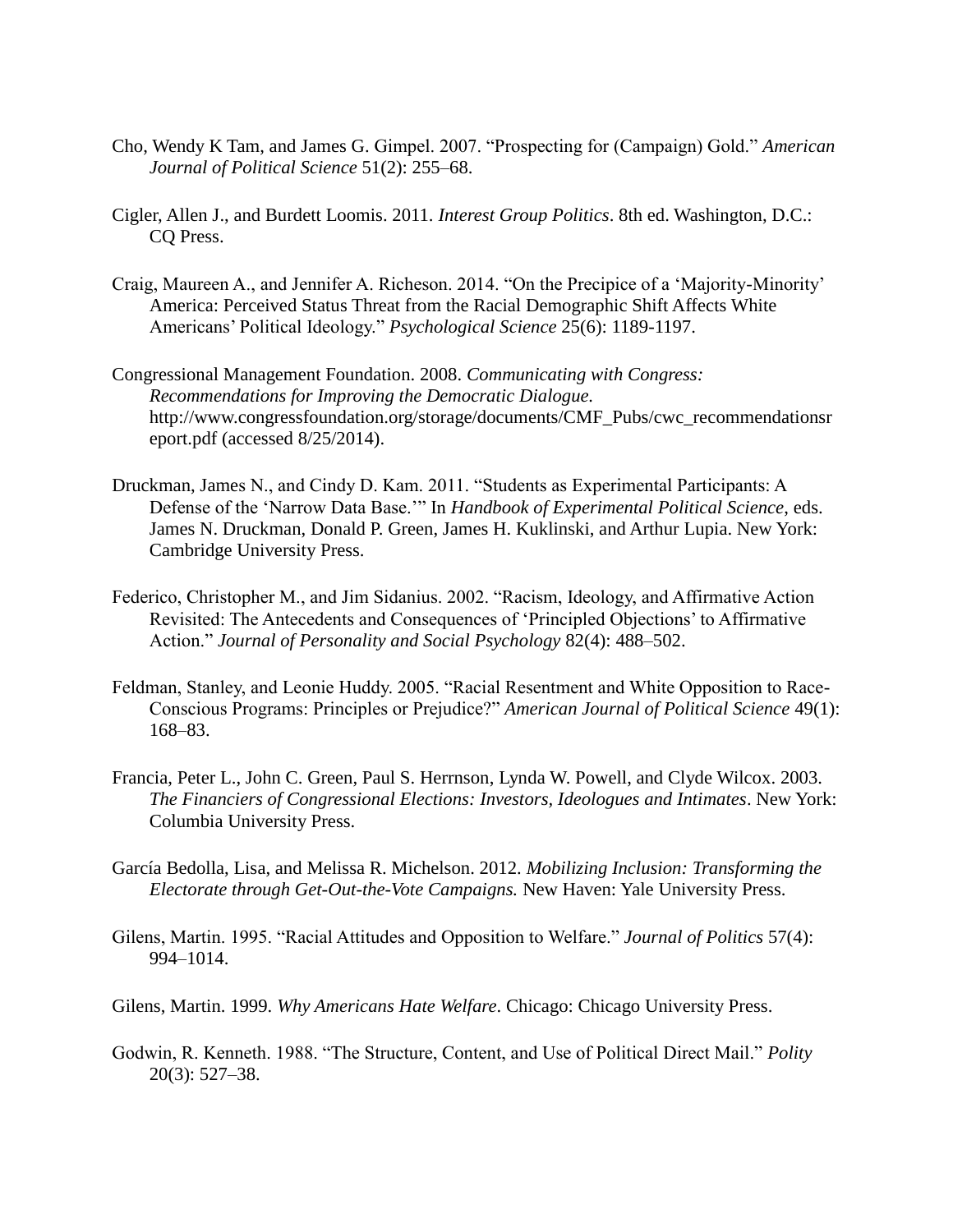- Grant, J. Tobin, and Thomas J. Rudolph. 2002. "To Give or Not to Give: Modeling Individuals' Contribution Decisions." *Political Behavior* 24(1): 31–54.
- Han, Hahrie C. 2008. "Does the Content of Political Appeals Matter in Motivating Participation? A Field Experiment on Self-Disclosure in Political Appeals." *Political Behavior* 31(1): 103– 16.
- Hassell, Hans J.G. 2011. "Looking Beyond the Voting Constituency: A Study of Campaign Donation Solicitations in the 2008 Presidential Primary and General Election." *Journal of Political Marketing* 10(1): 27–42.
- Hassell, Hans J.G., and J. Quin Monson. 2014. "Campaign Targets and Messages in Campaign Fundraising." *Political Behavior* 36(2): 359-376.
- Henry, P.J. 2008. "College Sophomores in the Laboratory Redux: Influences of a Narrow Data Base on Social Psychology's View of the Nature of Prejudice." *Psychological Inquiry: An International Journal for the Advancement of Psychological Theory* 19(2): 49-71.
- Hopkins, Daniel J. 2009. "No More Wilder Effect, Never a Whitman Effect: When and Why Polls Mislead About Black and Female Candidates." *Journal of Politics* 71(3): 769-81.
- Huber, Gregory A., and John S. Lapinski. 2006. "The 'Race Card' Revisited: Assessing Racial Priming in Policy Contests." *American Journal of Political Science* 50(2): 421–40.
- Kinder, Donald R., and Tali Mendelberg. 2000. "Individualism Reconsidered." In *Racialized Politics: The Debate about Racism in America*, eds. David O. Sears, Jim Sidanius, and Lawrence Bobo. Chicago: University of Chicago Press, 44–74.
- Kinder, Donald R., and Lynn M. Sanders. 1996. *Divided by Color: Racial Politics and Democratic Ideals*. Chicago: University of Chicago Press.
- Kinder, Donald R., and David O. Sears. 1981. "Prejudice and Politics: Symbolic Racism Versus Racial Threats to the Good Life." *Journal of Personality and Social Psychology* 40(3): 414– 31.
- Kollman, Ken. 1998. *Outside Lobbying: Public Opinion and Interest Group Strategies*. Princeton, NJ: Princeton University Press.
- Krupnikov, Yanna, and Adam Seth Levine. 2014. "Cross-Sample Comparisons and External Validity." *Journal of Experimental Political Science* 1(1): 59–80.

LaPiere, Richard T. 1934. "Attitudes Vs. Actions." *Social Forces* 13(2): 230–37.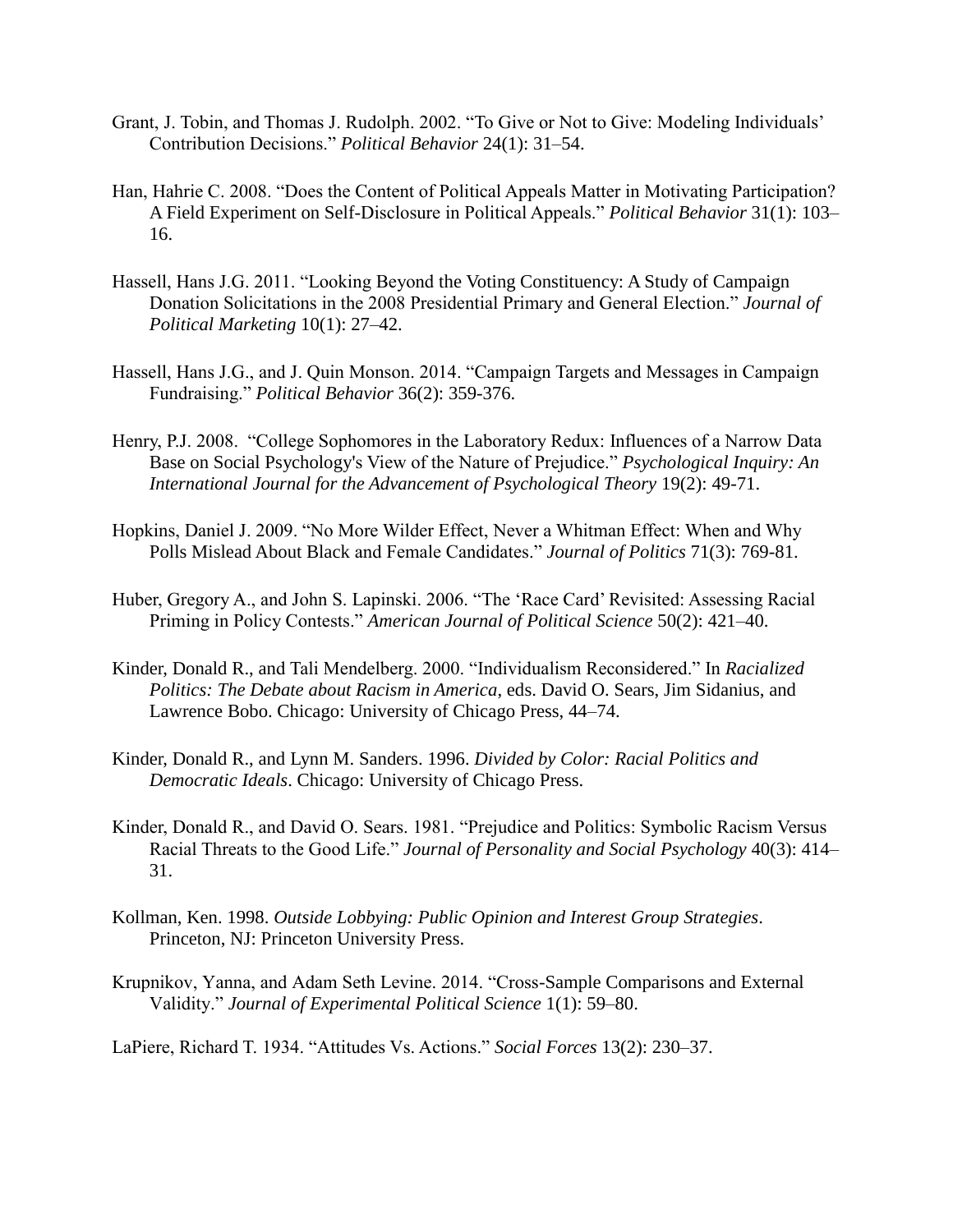- Levine, Adam Seth. 2015. *American Insecurity: Why Our Economic Fears Lead to Political Inaction*. Princeton, NJ: Princeton University Press.
- Malbin, Michael J. 2009. "Small Donors, Large Donors and the Internet: The Case for Public Financing after Obama." *Campaign Finance Institute Working Paper*.
- McConahay, John B. 1982. "Self-Interest Versus Racial Attitudes as Correlates of Anti-Busing Attitudes in Louisville: Is It the Buses or the Blacks?" *Journal of Politics* 44(3): 692–720.
- Mendelberg, Tali. 2001. *The Race Card: Campaign Strategy, Implicit Messages, and the Norm of Equality*. Princeton, NJ: Princeton University Press.
- Mendelberg, Tali. 2008. "Racial Priming: Issues in Research Design and Interpretation." *Perspectives on Politics* 6(1): 135–40.
- Merollo, Jennifer S., Karthick Ramakrishnan, and Chris Haynes. 2013. "'Illegal,' 'Undocumented,' or 'Unauthorized": Equivalency Frames, Issues Frames, and Public Opinion on Immigration," *Perspectives on Politics* (11):789-807.
- Miller, Joanne M., and Jon A. Krosnick. 2004. "Threat as a Motivator of Political Activism: A Field Experiment." *Political Psychology* 25(4): 507–23.
- Miller, Warren E., and Donald E. Stokes. 1963. "Constituency Influence in Congress in Congress." *American Political Science Review* 57(1): 45–56.
- Oppenheimer, Daniel M., Tom Meyvis, and Nicolas Davidenko. 2009. "Instructional Manipulation Checks: Detecting Satisficing to Increase Statistical Power." *Journal of Experimental Social Psychology* 45(4): 867–72.
- Paolacci, Gabriele, Jesse Chandler, and Leonard N Stern. 2010. "Running Experiments on Amazon Mechanical Turk." *Judgment and Decision Making* 5(5): 411–19.
- Rogers, Todd, Craig R. Fox, and Alan S. Gerber. 2012. "Rethinking Why People Vote: Voting as Dynamic Social Expression." In *The Behavioral Foundations of Policy,* ed. Eldar Shafir. Princeton: Princeton University Press.
- Schuman, Howard. 2000. "The Perils of Correlation, the Lure of Labels, and the Beauty of Negative Results." In *Racialized Politics: The Debate about Racism in America*, eds. David O. Sears, Jim Sidanius, and Lawrence Bobo. Chicago: University of Chicago Press, 302–23.
- Schuman, Howard, and Stanley Presser. 1980. "Public Opinion and Public Ignorance: The Fine Line Between Attitudes and Nonattitudes." *American Journal of Sociology* 85(5): 1214–25.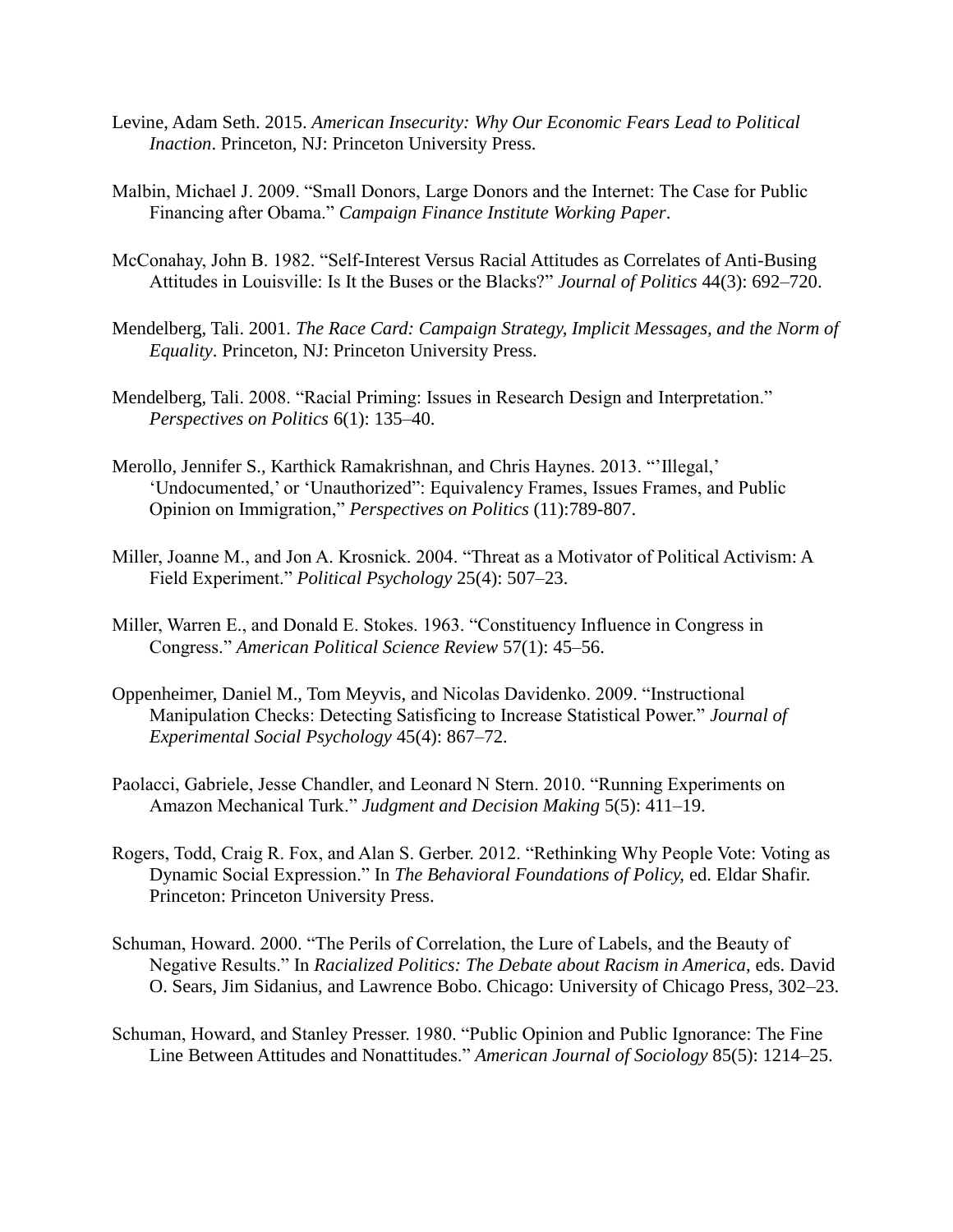- Sears, David O., and P.J. Henry. 2003. "The Origins of Symbolic Racism." *Journal of Personality and Social Psychology* 85(2): 259–75.
- Sears, David O., Carl P Hensler, and Leslie K Speer. 1979. "Whites' Opposition to 'Busing': Self-Interest or Symbolic Politics?" *American Political Science Review* 73(2): 369–84.
- Sears, David O., Colette Van Laar, Mary Carrillo, and Rick Kosterman. 1997. "Is It Really Racism? The Origins of White Americans' Opposition to Race-Targeted Policies." *Public Opinion Quarterly* 61(1): 16–53.
- Shea, Daniel M., and Michael John Burton. 2006. *Campaign Craft: The Strategies, Tactics, and Art of Political Campaign Management*. Westport, CT: Praeger.
- Sidanius, Jim, Pam Singh, John J. Hetts, and Christopher Federico. 2000. "It's Not Affirmative Action, It's the Blacks." In *Racialized Politics: The Debate about Racism in America*, eds. David O. Sears, Jim Sidanius, and Lawrence Bobo. Chicago: University of Chicago Press, 191–235.
- Skocpol, Theda. 1991. "Targeting Within Universalism: Politically Viable Policies to Combat Poverty in the United States." In *The Urban Underclass*, eds. Christopher Jencks and Paul E. Peterson. Washington, D.C.: Brookings.
- Sniderman, Paul M., and Edward G. Carmines. 1997. *Reaching Beyond Race*. Cambridge: Harvard University Press.
- Sniderman, Paul M., Edward G. Carmines, Geoffrey C. Layman, and Michael Carter. 1996. "Beyond Race: Social Justice as a Race Neutral Ideal." *American Journal of Political Science* 40(1): 33–55.
- Sniderman, Paul M., and Thomas Piazza. 1993. *The Scar of Race*. Cambridge, MA: Harvard University Press.
- Stout, Christopher, and Reuben Kline. 2008. "Ashamed Not to Vote for an African-American; Ashamed to Vote for a Woman: An Analysis of the Bradley Effect from 1982-2006." *Center for the Study of Democracy, UC Irvine, Working Paper*.
- Tarman, Christopher, and David O. Sears. 2008. "The Conceptualization and Measurement of Symbolic Racism." *Journal of Politics* 67(3): 731–61.
- Terkildsen, Nayda. 1993. "When White Voters Evaluate Black Candidates: The Processing Implications of Candidate Skin Color, Prejudice, and Self-Monitoring." *American Journal of Political Science* 37(4): 1032-1053.